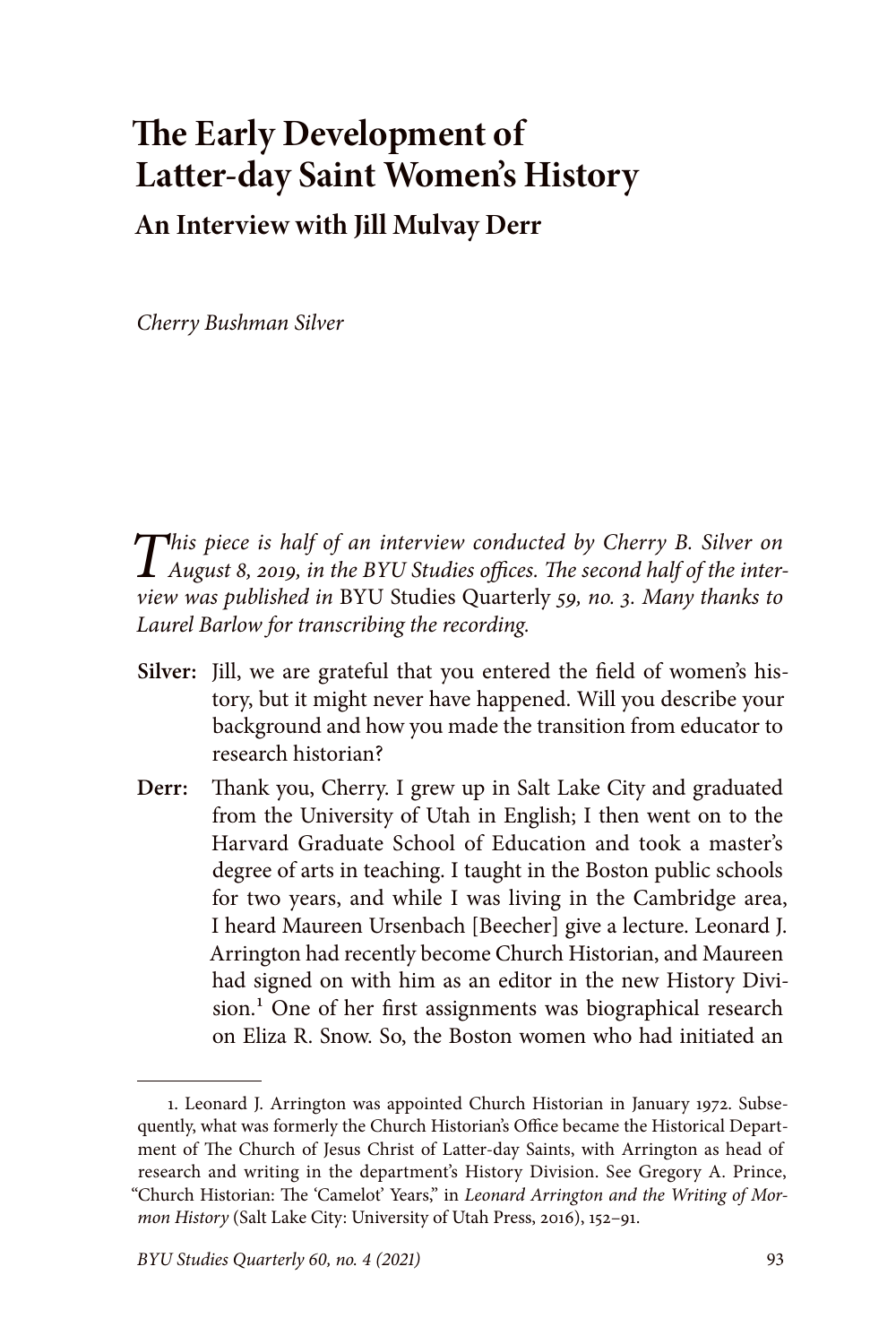institute class to study Latter-day Saint women—Claudia Bushman, Laurel Ulrich, and others—invited Maureen to come and talk to them about what she had discovered about the life of Eliza R. Snow. Claudia made an open invitation to everyone in all the Cambridge wards to attend. I hadn't been affiliated with the Boston women's group—I was single, and most of them were married—but I went to that lecture. It was stunning to me. I had no idea that this person Eliza R. Snow had been such a prominent, accomplished figure. I was blown away. I remember asking Maureen, "How did you find all this out?" She talked about her work in the History Division, and that was essentially that.

I had already decided, after two years of teaching, that I would return to Salt Lake and get a teaching job in Utah. But once I returned, I couldn't find a job in the schools. Then another associate from Cambridge, Kathryn Hansen [Shirts], told me about internships in the newly organized Church Historical Department.2 They were looking for young scholars, and without a job, I thought I could at least work as an intern during that fall. I went to the east wing of the Church Office Building and had a wonderful conversation with Church Historian Leonard Arrington and his assistants, Davis Bitton and James B. Allen. When they hired me to work with Maureen on Eliza R. Snow, I couldn't have been more thrilled. My initial assignment was to work on Eliza's poetry. I started with her two volumes of poetry, then began going through the *Woman's Exponent,* the *Deseret News,* and the *Juvenile Instructor*—everywhere I might find and collect her poems. I had a little box that held  $3'' \times 5''$  index cards. We were being very scrupulous about supplies, so these were not new cards but old library catalog cards that I turned over. For each poem, I typed the title, its first line, and the place where it had been published. I kept adding sources to the card if I found the same poem in other publications. That was the beginning of the poetry project and my acquaintance with Eliza Snow.

<sup>2.</sup> In 1972, the Church Historian's Office was renamed the Church Historical Department. In 2000, it merged with the Family History Department to form the Family and Church History Department. In 2008, the two departments split, with the history side becoming the Church History Department. In this interview, we use the appropriate name for the time period being discussed, even though three different names apply to the same department.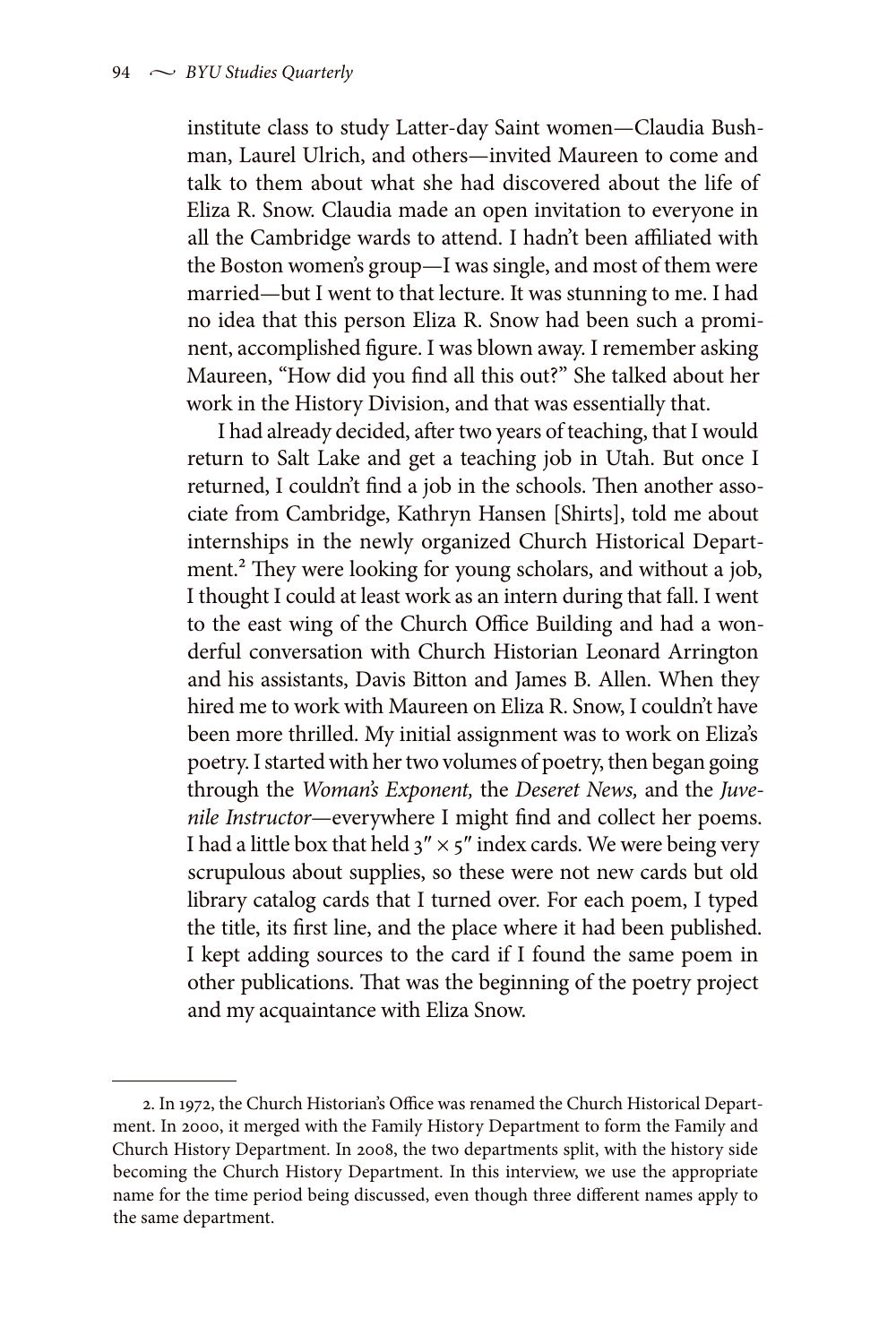- **Silver:** And how happy for all of us that the research came to fruition, some years later, in the form of a volume of Eliza's collected poetry.3 You had some other assignments while employed in the Church Historical Department. Tell us about those.
- **Derr:** I was, as many of us start out, a checker of footnotes, footnotes for the then-forthcoming book assembled by the Boston women and compiled and edited by Claudia Bushman: *Mormon Sisters,* published in 1976.4 I checked footnotes for the essays in that book and



Jill Mulvay Derr. Photo by Melese Spaulding Miller.

also added an article of my own. Since I had been teaching school, I did a piece on Latter-day Saint schoolmarms.

- **Silver:** That book has been very useful to many of us.
- **Derr:** When my internship was finished, I was given a full-time position in the History Division in connection with the newly funded James H. Moyle Oral History Program. My work on Eliza continued, but as part of the oral history program I had the opportunity to do many interviews with women leaders. I interviewed Belle Spafford and LaVern Parmley, both of whom had recently been released from their long-term service as General Presidents: Belle Spafford as president of the Relief Society and LaVern Parmley as president of the Primary. That was an eye-opening assignment for me. It plunged me into the *Relief Society Magazine,* which I loved. This was, as you can see, sort of on-the-spot training. I was looking through the *Deseret News,*  the *Woman's Exponent,* and other periodicals searching for the

<sup>3.</sup> Jill Mulvay Derr and Karen Lynn Davidson, eds., *Eliza R. Snow: The Complete Poetry* (Provo, Utah: Brigham Young University Press; Salt Lake City: University of Utah Press, 2009).

<sup>4.</sup> Claudia L. Bushman, ed., *Mormon Sisters: Women in Early Utah* (1976; Logan: Utah State University Press, 1997).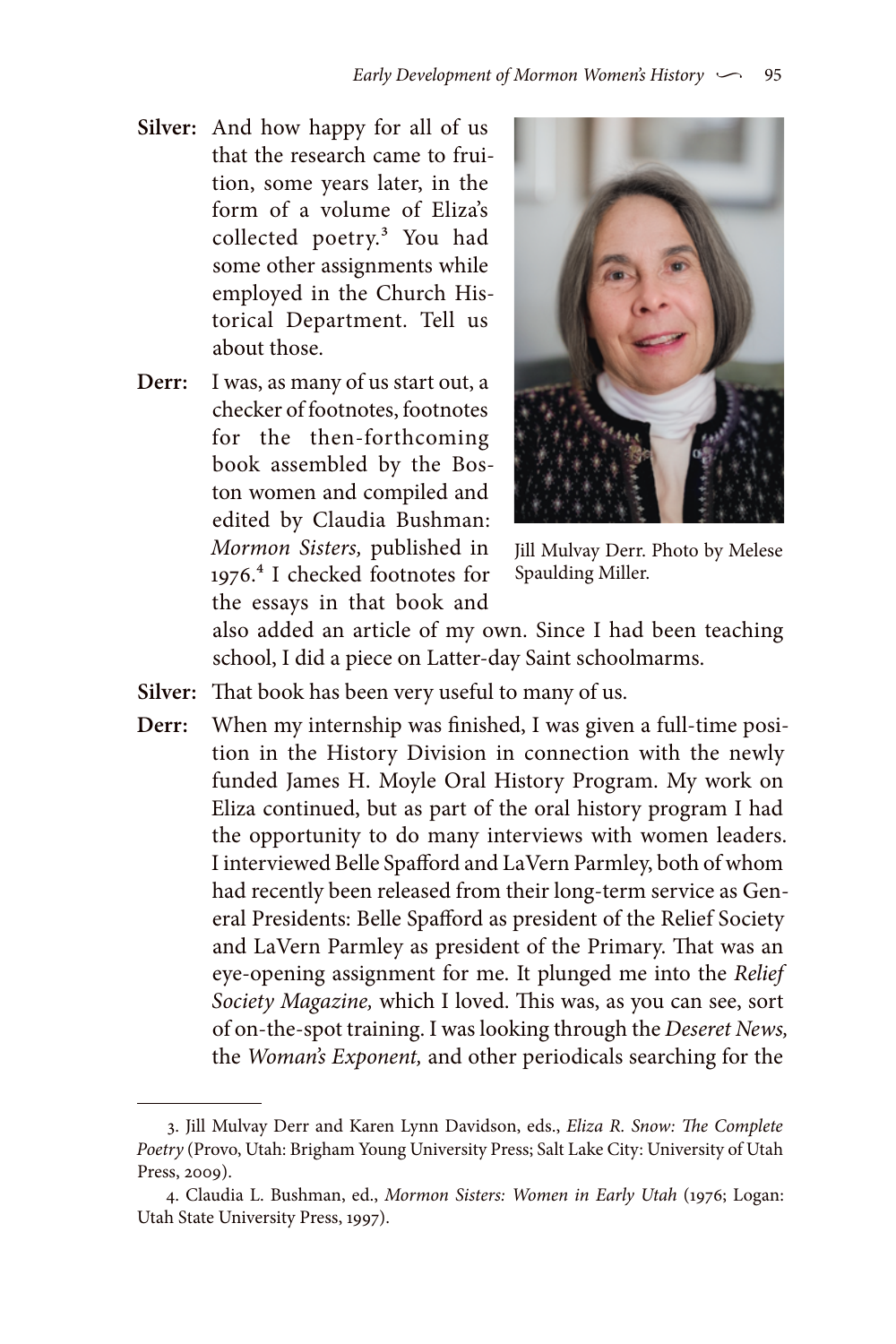poetry of Eliza R. Snow, and I was also delving into the *Relief Society Magazine* to look at Belle Spafford's life. She became a member of the Relief Society General Board in 1935 and was released as president in 1974, so my research and interviews provided great exposure across many decades, and I loved it.

This was an exciting time in Latter-day Saint women's history. Leonard Arrington was committed to getting women's stories into Latter-day Saint history, as he had done in his seminal article, "The Economic Role of Pioneer Mormon Women," published in the *Western Humanities Review* in 1955.<sup>5</sup> He not only assigned Maureen this work on Eliza Snow but lent support to various other projects as well. He gave researchers access to the incredible files he had been assembling on individual women for years and years. Maureen was a gifted networker and called together women who might be interested in working on individual Latter-day Saint women. This great team of intelligent women, mostly with little or no academic training in history, drew upon Leonard's files initially to work on the lives of various Latter-day Saint women. Vicki Burgess-Olsen pulled their work together in a very early compilation of biographical essays titled *Sister Saints,* published here at Brigham Young University in 1978.<sup>6</sup>

A second effort that grew out of this time of awakening was the Emma Hale Smith biography. Linda Newell and Val Avery were committed to writing about Emma Smith.<sup>7</sup> The Church hadn't had a serious biography of Emma, and Leonard fully supported the project. Maureen helped facilitate some of that early work and access to the archives. In addition, Maureen and I began meeting every Wednesday for lunch at the Lion House to

<sup>5.</sup> Leonard J. Arrington, "The Economic Role of Pioneer Mormon Women," *Western Humanities Review* 9, no. 2 (Spring 1955): 145–64. See also Leonard J. Arrington, "The Search for Truth and Meaning in Mormon History," *Dialogue: A Journal of Mormon Thought* 3, no. 2 (Summer 1968): 61–62, where he emphasizes the critical importance of including women in Latter-day Saint history.

<sup>6.</sup> Vicky Burgess-Olson, ed., *Sister Saints,* Series Studies in Mormon History, vol. 5 (Provo, Utah: Brigham Young University Press, 1978). The next year, Carol Cornwall Madsen and David J. Whittaker published an overview of women's history sources and scholarship. "History's Sequel: A Source Essay on Women in Mormon History," *Journal of Mormon History* 6 (1979): 123–45.

<sup>7.</sup> Linda King Newell and Valeen Tippetts Avery, *Mormon Enigma: Emma Hale Smith, Prophet's Wife, "Elect Lady," Polygamy's Foe, 1804–1879* (Garden City, N.Y.: Doubleday, 1984).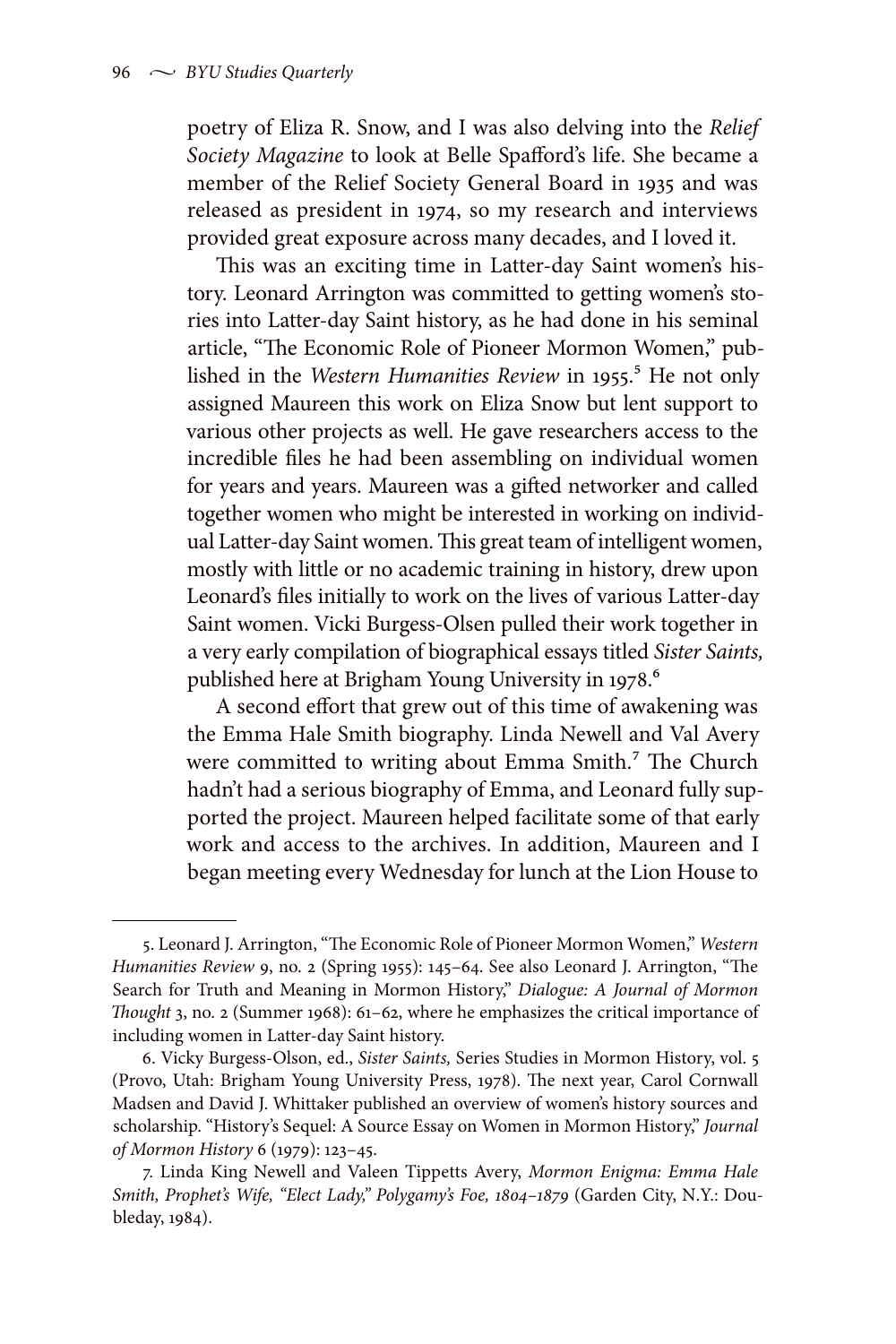discuss ongoing projects together with women researchers who came regularly to the archives, such as Linda Newell and Lavina Fielding Anderson, who was then with the *Ensign.* That helped us share information and ideas, fueled the Emma biography, and resulted in other good things that happen when people collaborate. That little luncheon group always gathered at a round table, so sometimes there were eight or nine people, all interested in various research and writing projects. For example, Linda Wilcox had an interest in Mother in Heaven and was doing her early work on that topic. Eventually those projects came together under the direction of Maureen and Lavina.

- **Silver:** Did *Sisters in Spirit,* that compilation, grow out of your Wednesday group?<sup>8</sup>
- **Derr:** Exactly. That was one fruit of that discussion group.
- **Silver:** Notable essays.
- **Derr:** Leonard had also asked me to help complete work on *Women's Voices,* a manuscript which Kenneth and Audrey Godfrey had begun around 1974 before leaving for a mission. That was a collection of historical documents—selected personal writings of women—that we arranged chronologically from 1830 to 1900. It was a very simple sampling of diaries and letters and autobiographies, a project that fascinated and further educated me.<sup>9</sup> Originally, the volume was to be part of an official Mormon Heritage series featuring historical documents and published by the Historical Department in collaboration with Deseret Book. The first in the projected series was Dean Jessee's *Letters of Brigham Young to His Sons,* published in 1974. As changes came to the History Division around 1980, several official projects were turned over to individual authors, and that was one of them.10 *Women's Voices: An Untold History of the Latter-day*

<sup>8.</sup> Maureen Ursenbach Beecher and Lavina Fielding Anderson, eds., *Sisters in Spirit: Mormon Women in Historical and Cultural Perspective* (Urbana: University of Illinois Press, 1987).

<sup>9.</sup> Kenneth W. Godfrey, Audrey M. Godfrey, and Jill Mulvay Derr, eds., *Women's Voices: An Untold History of the Latter-day Saints, 1830–1900* (Salt Lake City: Deseret Book, 1982). Paperback editions were released in 1991 and 2000.

<sup>10.</sup> Dean C. Jessee, ed., *Letters of Brigham Young to His Sons* (Salt Lake City: Deseret Book, 1974). See Leonard J. Arrington, *Adventures of a Church Historian* (Urbana and Chicago: University of Illinois Press, 1998), 165–66, 168, 171.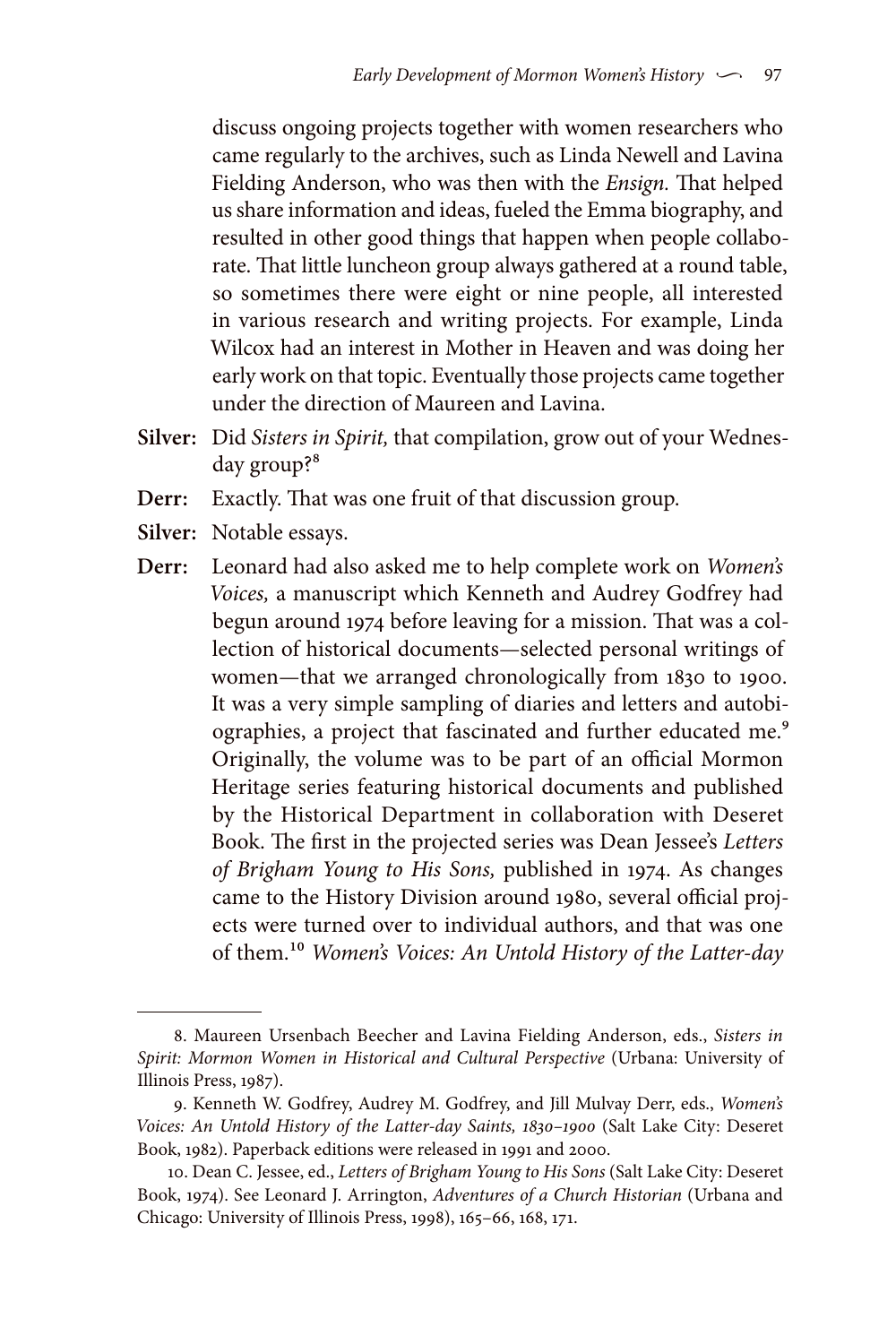*Saints* was still completed in cooperation with Deseret Book, and with Leonard's full support, but not as part of an anticipated documentary series.

- **Silver:** And *Women's Voices* has been useful for many of us by making original diaries and documents easily accessible.
- **Derr:** I wanted to mention two other things. This was a period when one-volume histories were being compiled. We hadn't yet had an overview of Latter-day Saint history compiled by Latter-day Saint scholars. Leonard had earlier been asked by the publisher Knopf to do a one-volume history of Mormonism, and that came to be published by Knopf as *The Mormon Experience.*11 The volume needed a separate chapter on women, which Maureen and I worked on together. Also, Richard Poll's work entitled *Utah's History* was a single-volume collection about Utah history, with chapters by various authors. I worked on a chapter about Utah women with Ann Vest Lobb.<sup>12</sup> It was an exciting period because we were seeing a new recognition of women's place in history and a desire to include them in various ways.
- **Silver:** Did you have any connections with BYU at that time?
- **Derr:** There are two ways I developed connections with BYU. The first began with my involvement in the 1977 conference convened in Utah as part of the U.S. response to the antidiscrimination objectives of International Women's Year (1975). Utah's IWY conference is most remembered for the heated controversy it stirred between feminists and traditional homemakers.<sup>13</sup> Lesser-known

<sup>11.</sup> Leonard J. Arrington and Davis Bitton, *The Mormon Experience: A History of the Latter-day Saints,* 2nd ed. (New York: Knopf, 1979; Urbana: University of Illinois Press, 1992).

<sup>12.</sup> Ann Vest Lobb and Jill Mulvay Derr, "Women in Early Utah," in *Utah's History*, ed. Richard D. Poll and others (Logan, Utah: Utah State University Press, 1989), 337–56.

<sup>13.</sup> As part of an ongoing and extended effort to eliminate discrimination against women, the United Nations designated 1975 as International Women's Year (IWY), and the beginning of a Decade for Women. A National Plan of Action developed by IWY organizers in the United States was discussed and voted upon in individual state IWY conferences convened in 1977, in preparation for a national conference held in Houston that year. Instead of advancing unified action, the 1977 conferences "provided a battleground for the supporters and opponents of the Equal Rights Amendment." Since the National Plan called for ratification of the ERA, and the First Presidency and Relief Society General President Barbara B. Smith had already stated their opposition to the amendment, the Utah conference became particularly contentious. See Derr, Cannon, and Beecher, *Women*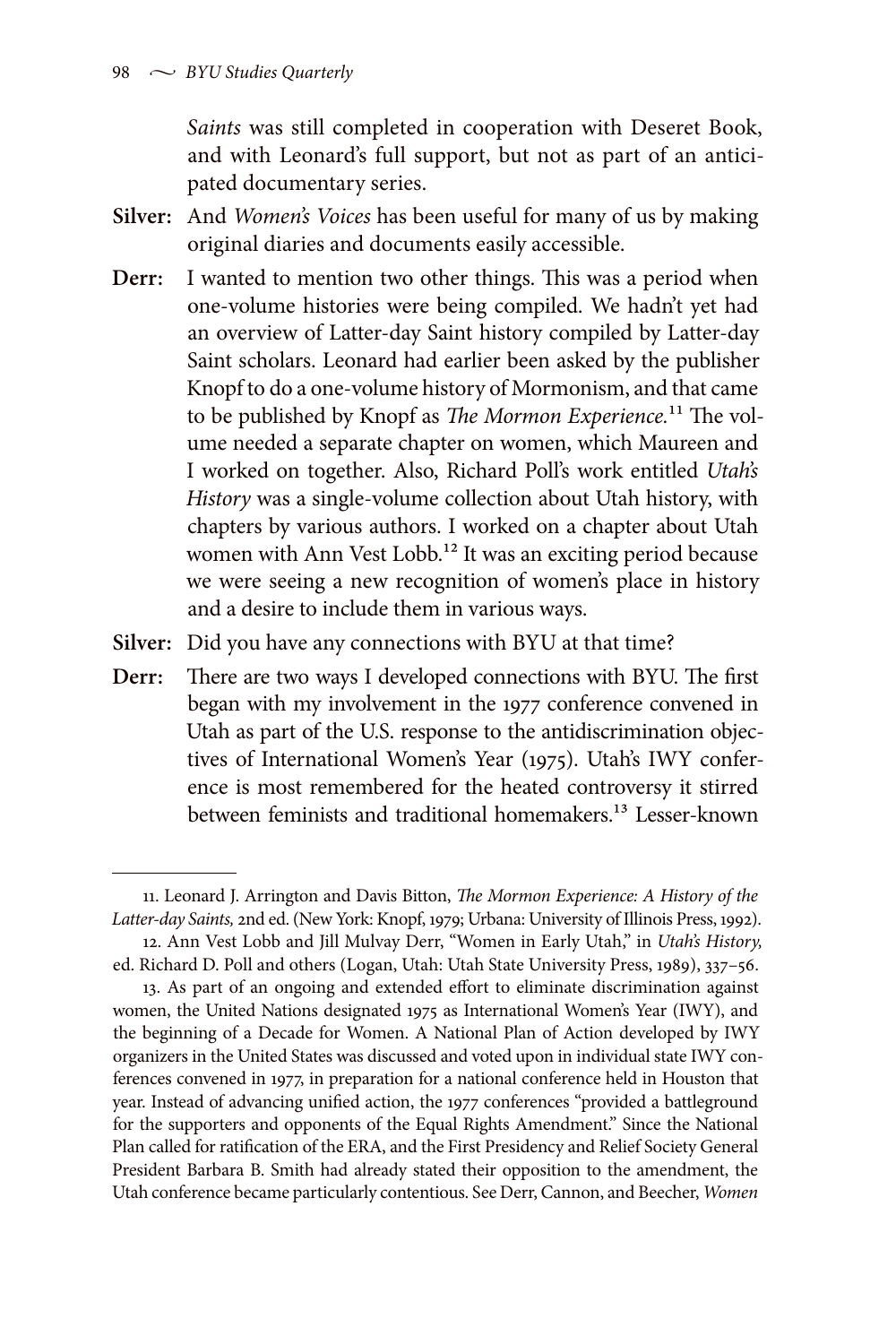components of that year were various IWY task forces. Along with Maureen, I was assigned to work on the Task Force on Women in Utah History, which included people from the University of Utah, the state archives, and other repositories, with the intention of getting together registers of women's documents. That committee started to identify what the Utah State Historical Society, as well as the Church Archives and BYU Special Collections, possessed in terms of women's documents. Putting these registers together was a great aid for me as a scholar because, for the first time, women's documents were listed in a visible and accessible way. The collaboration generated by the IWY history task force proved so productive that the group organized the Utah Women's History Association, which held conferences and promoted studies of Utah women until 2005, when its long run was capped by publication of *Women in Utah History,* an important collection of articles addressing such topics as women in religion, politics, the workforce, art, and literature.<sup>14</sup> BYU hosted several early conferences of that organization, in which women began to present papers on their studies of Utah women and Latter-day Saint women.

- **Silver:** As we listened to each other and learned about each other's research, women's history got more and more exciting.
- **Derr:** Yes. A second connection to BYU came through the opportunity to teach an honors seminar there focused on Utah women's history, and that was a new adventure for me—putting together curriculum from the bits and pieces that had been published and actually being able to share those recent findings with students who were excited and interested.
- **Silver:** I know that later on you were able to teach a History of Mormon Women class at BYU, but there were changes in your personal life. You could not stay with historical research full time. What happened?

*of Covenant: The Story of Relief Society,* 369–74. An extensive study is Martha Sonntag Bradley, *Pedestals and Podiums: Utah Women, Religious Authority and Equal Rights* (Salt Lake City: Signature Books, 2005).

<sup>14.</sup> Patricia Lyn Scott and Linda Thatcher, ed., *Women in Utah History: Paradigm or Paradox?* (Logan: Utah State University Press, 2005). Listed on the title page as "A Project of the Utah Women's History Association, Cosponsored by the Utah State Historical Society." The book's introduction includes history of both the association and the project.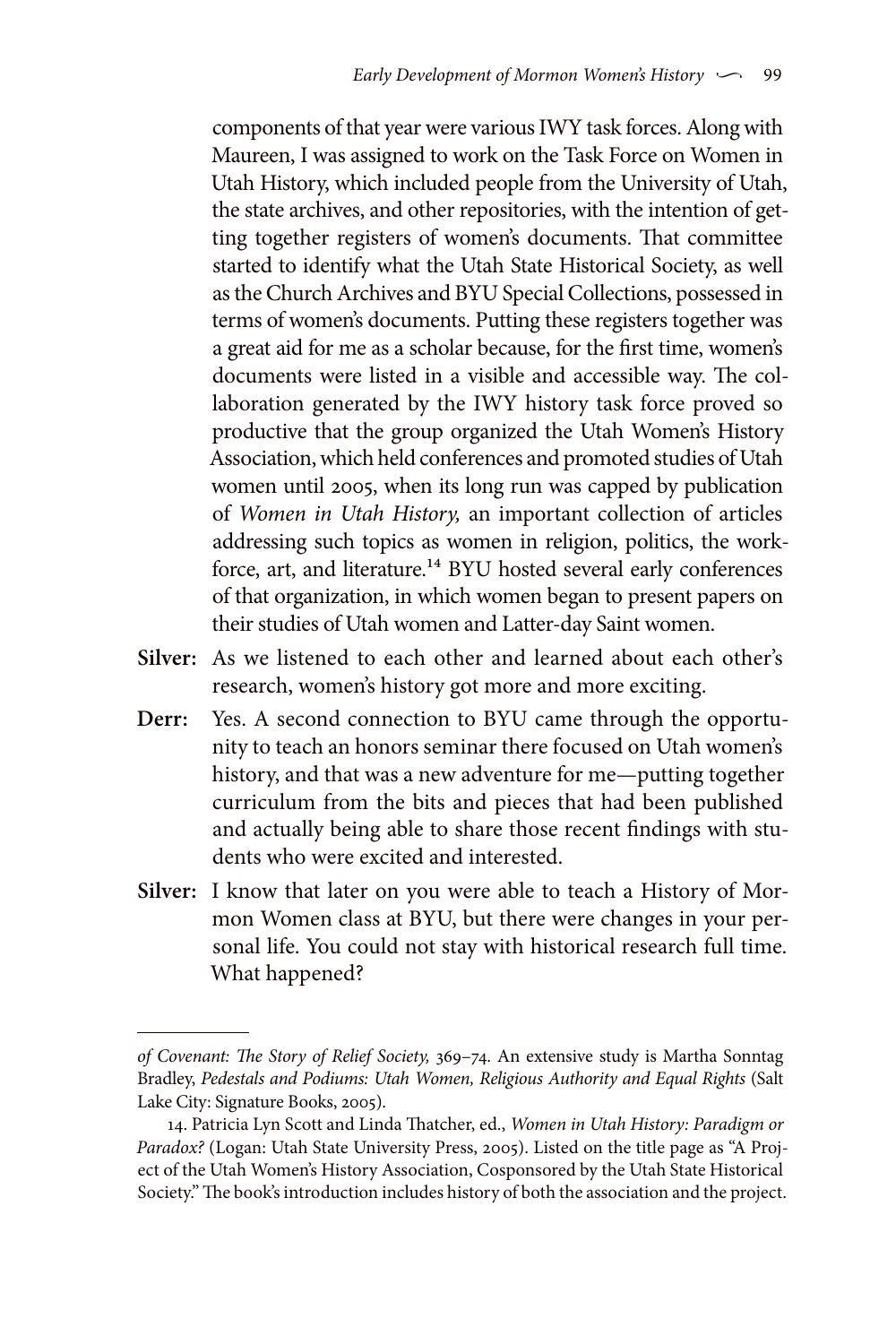- **Derr:** Yes, I married my remarkable husband, Brooklyn Derr, in 1977, and I began to reduce my hours at the Church Historical Department and worked part time for quite a while. When I went to half time in 1979, Carol Cornwall Madsen came to the department and took up the other half of my position. She was still at the University of Utah working on her own degree and was employed there, I believe, in the Women's Resource Center. She came to the History Division highly qualified and most willing to take up the other half of that slot. She jumped in and started on the history of the Primary. The beginnings of that work had come out of my association with LaVern Parmley and President Parmley's desire to have a history of the Primary. Carol took that up along with Susan Staker [Oman], and they published a fine book on the history of the Primary.15 Children made my family life more happily complicated, and I retired for the time being from the Church Historical Department. It so happened that changes in my personal circumstances coincided with the decision to move the History Division to BYU and rename it the Joseph Fielding Smith Institute for Church History.<sup>16</sup> I was well aware of the transition but not part of the move, although I reconnected with the Institute later.
- **Silver:** I wanted to talk a little about the publication of another book, *Women of Covenant: The Story of Relief Society,* which was published in 1992.17 I know its beginnings were earlier. To me, it offers an essential look at the founding of the original Relief Society and then at each administration up to 1992. Elaine Jack, then the Relief Society General President, called the publication of this book "a gentle, quiet coup," expressing her amazement that this major work could be finished at all and then that it could be published as it had been written. I understand that the publication required approval from General Authorities, with

<sup>15.</sup> Carol Cornwall Madsen and Susan Staker Oman, *Sisters and Little Saints: One Hundred Years of Primary* (Salt Lake City: Deseret Book, 1979).

<sup>16.</sup> Some Church leaders disapproved the academic approach to Latter-day Saint history taken by Arrington and his History Division colleagues. See Gregory A. Prince, "Storm Clouds" and "Disassembly," in *Leonard Arrington and the Writing of Mormon History* (Salt Lake City: University of Utah Press, 2016), 276–305, 328–51.

<sup>17.</sup> Jill Mulvay Derr, Janath Russell Cannon, and Maureen Ursenbach Beecher, *Women of Covenant: The Story of Relief Society* (Salt Lake City: Deseret Book, 1992).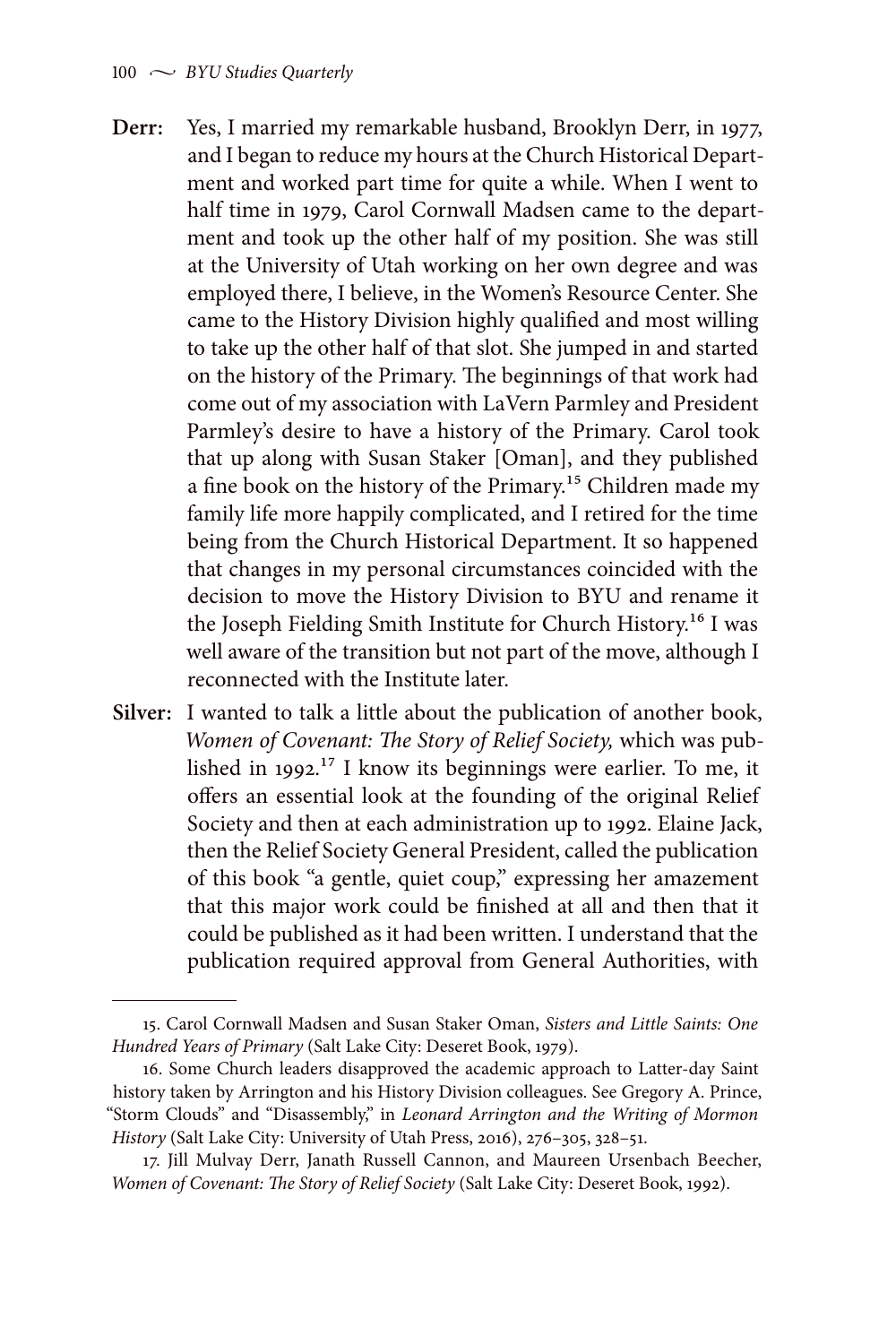careful reading from Elder Dallin H. Oaks and Elder Neal A. Maxwell. What are your reflections on this *Women of Covenant* project?

**Derr:** It was a great blessing to me personally. I loved doing the research and being engaged with Janath Russell Cannon. Before this project, I did not know Sister Cannon at all. She had recently served as a counselor to President Barbara B. Smith in the Relief Society General Presidency and then served a pioneering mission in Africa with her husband. Months before the History Division moved to BYU from the Church Historical Department, Elder G. Homer Durham had been appointed as the department's executive director. He felt that some good work could and ought to be accomplished by independent scholars. While those engaged at the new Smith Institute at BYU could continue to research and publish, Elder Durham believed other work could be pushed forward outside of that entity. President Barbara Smith discussed with him the need for a new history of the Relief Society. Histories had been published in 1942 and 1966 by the Relief Society General Board, but they did not include the kind of new scholarship then underway in the Church Historical Department and elsewhere. Elder Durham did not endorse the department undertaking such a project, but he encouraged Barbara Smith to work out an arrangement with Deseret Book. Consequently, she invited Janath Cannon and myself to consider working with Deseret Book on a new Relief Society history. We signed up for that early in 1980, after I had left Arrington's History Division. It ended up being a long-term project with several interruptions. Important roles in the project were played by many people, including Eleanor Knowles, who was then a central editor and manager at Deseret Book. She shepherded our work from beginning to end. She used to joke that of all the books on her list, we had been there the longest.

> I also have to say that we had the full support of all the Relief Society presidents who administered Relief Society during that period—Barbara Smith, Barbara Winder, and Elaine Jack—all immensely helpful. At the time we began the project, we worked in a small office in the Relief Society Building, and we continued there until the building was remodeled. That was a great opportunity for me. I had access to some of the records in the vault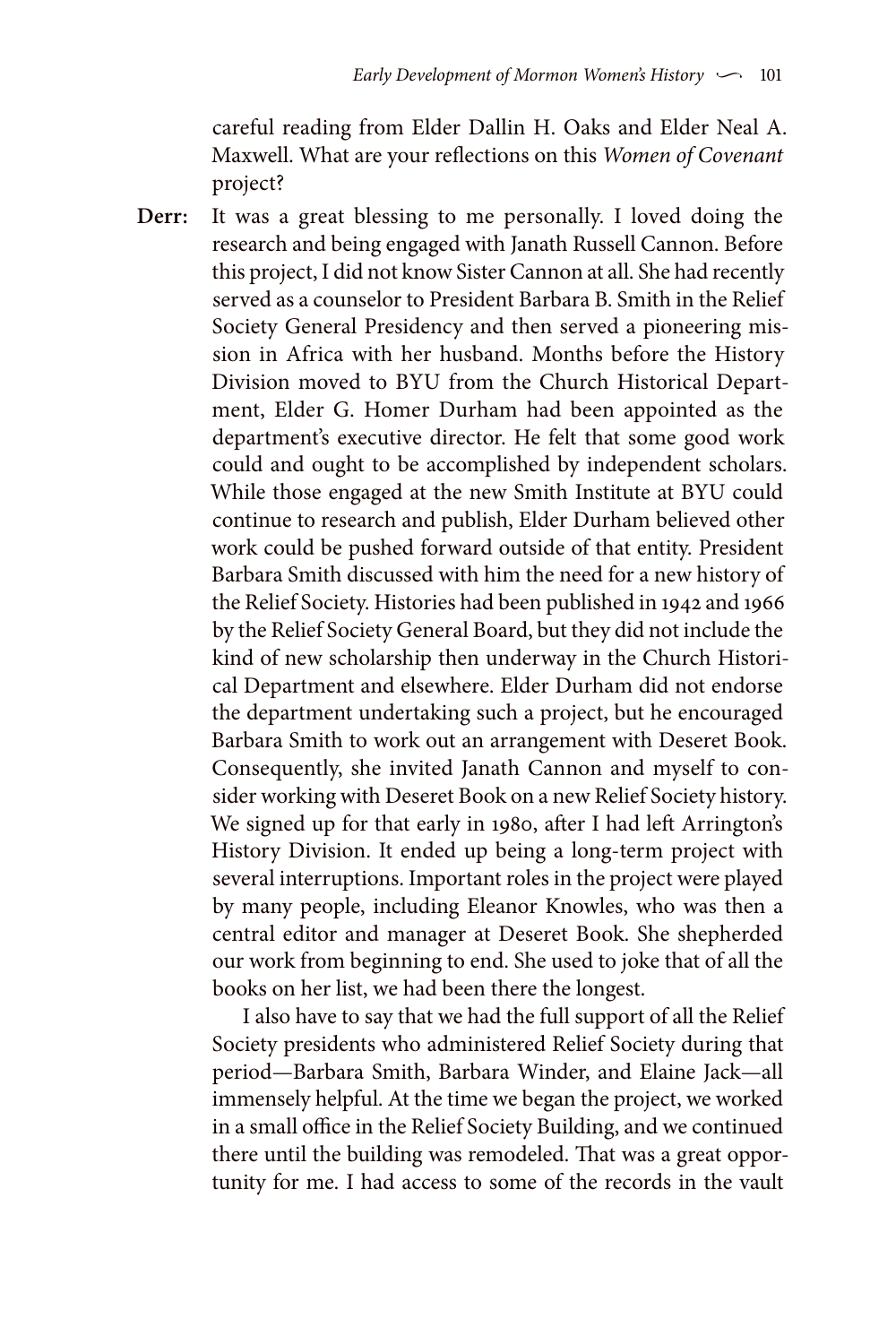and felt the spirit of that building and the women who occupied it. Janath and I felt that we didn't really have a model for institutional history, so *The Story of the Latter-day Saints* by James Allen and Glen Leonard served as our handbook.<sup>18</sup> We included a lot of American historical context in our discussion, as they had. We divided the book into two parts. I worked on the first part, which went up through the administration of Emmeline Wells, and Janath worked on the second part, which went up to the current Elaine Jack administration. Of course, Janath had been part of the board and in the presidency for part of that time.

The project was delayed somewhat because Brooke and I and our children, due to Brooke's work, spent time away in France and Switzerland, a total of about three years altogether. My former History Division colleagues, by then part of BYU's Joseph Fielding Smith Institute for Church History, were very interested in supporting the project and seeing it come to fruition. Before we went to Switzerland in 1989, I asked Maureen Ursenbach Beecher to come aboard and help finish the manuscript, especially the last of my nineteenth- and early-twentieth-century chapters. She worked with both Janath and me as editor of the entire book; she was invaluable. I still remember those days in Switzerland when I went to Brooke's office, and we faxed copies of chapters to Maureen at the institute. I remember sitting down with Maureen at one point and saying, "I don't know how we are going to present this history with its ups and downs as something comprehensible to our women readers. Why do women stay committed to an institution that from time to time disappoints them keenly?" We talked about how faith was an essential principle for women and that their covenants were an anchoring principle, and that's how we came up with the title *Women of Covenant.*

- **Silver:** A most appropriate title.
- **Derr:** You asked about a review of the book manuscript. This was not a publication that had to be officially cleared from the beginning, but at the request of institute director Ronald K. Esplin, it was reviewed by the institute's advisors, Elder Oaks and Elder Maxwell, and also by the Relief Society General Presidency. Although

<sup>18.</sup> James B. Allen and Glen M. Leonard, *Story of the Latter-day Saints* (Salt Lake City: Deseret Book, 1976).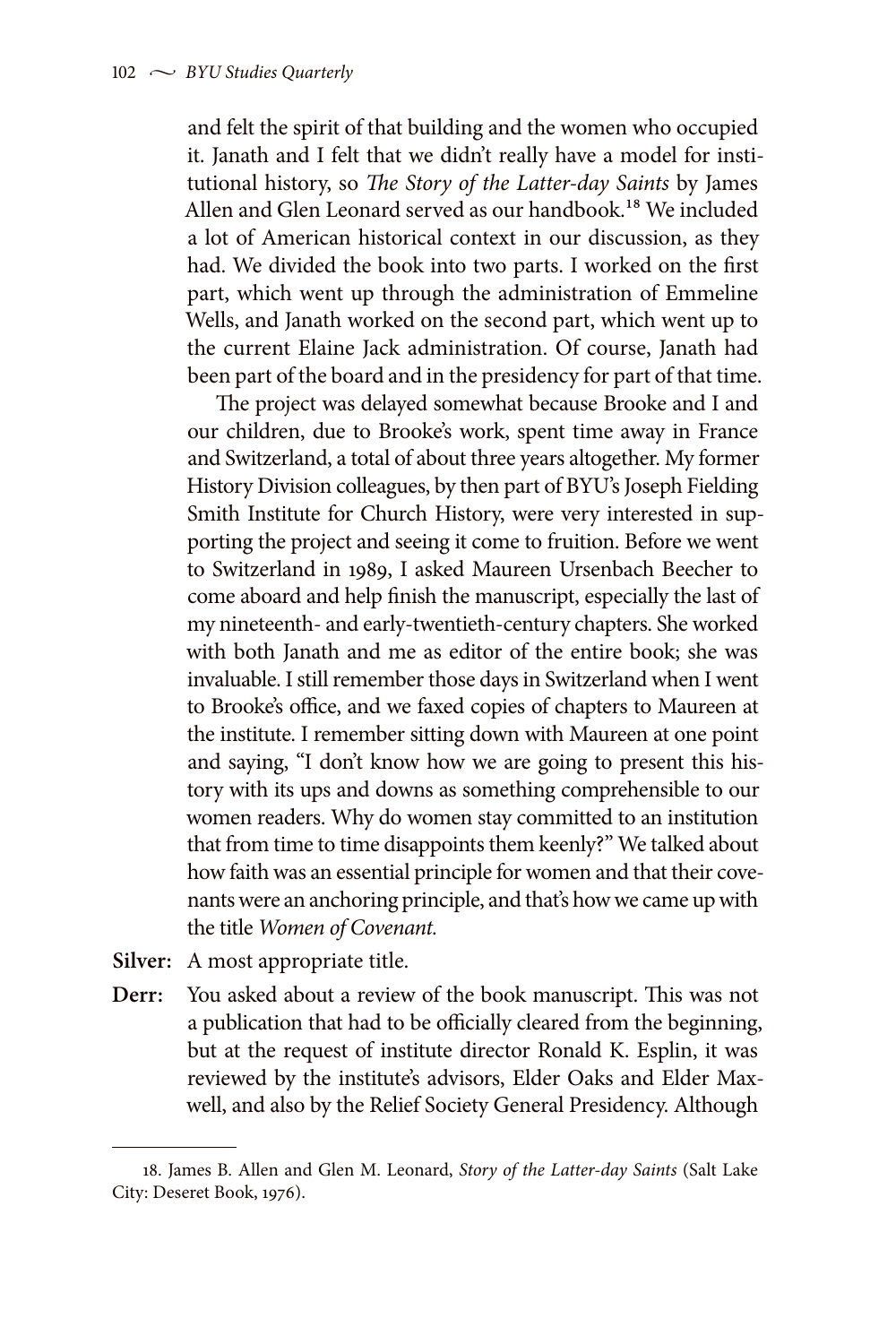women's input was not part of the decision-making process that affected them at many points in Latter-day Saint history, Elder Maxwell and Elder Oaks wanted the Relief Society presidency to be part of it this time. There was a lot of new and surprising information for many people: the Nauvoo Relief Society minutes themselves, the temple-centeredness of women's experience, women's healing, and the wide variety of projects women engaged in as well as the disappointments they endured along the way.

- **Silver:** I was on the general board of the Relief Society at that time and was asked to consider a couple of those points of concern. It seemed to me the balance was just right, never denying the history but also looking at it in the context of the modern-day reader who needed to understand what the background was. I can see links going forward to *The First Fifty Years of Relief*  Society in the way you explained matters to those readers.<sup>19</sup>
- **Derr:** Thank you. I will say that for many feminists the book fell short because it did not delve more deeply into theological issues, particularly the question of women and priesthood. Other scholars and other works coming out at the same time took on some of those controversial questions—most notably Maxine Hanks in her edited collection, *Women and Authority.*20 Women's authority to heal the sick and the nature and extent of women's ecclesiastical authority were touchy issues. Janath and Maureen and I did not want to ignore them, nor did we want to drift toward the kind of theological speculation in which some scholars were engaging. Zealous pursuit of some of those questions led to painful excommunications, which I think frightened many wouldbe participants in Latter-day Saint women's history.<sup>21</sup> While it

<sup>19.</sup> Jill Mulvay Derr and others, *The First Fifty Years of Relief Society: Key Documents in Latter-day Saint Women's History* (Salt Lake City: Church Historian's Press, 2016).

<sup>20.</sup> Maxine Hanks, ed., *Women and Authority* (Salt Lake City: Signature Books, 1992).

<sup>21.</sup> During September 1993, "in the span of one month, [D. Michael] Quinn and [Maxine] Hanks along with four other writers and scholars were excommunicated (or disfellowshipped, a lesser sanction, in one case). . . . The most common factor was scholarship that challenged orthodox narratives—whether about the meaning of Isaiah, details of Heavenly Mother doctrine, or Latter-day Saint history. The disciplinary actions were widely perceived as orchestrated by the leadership as a powerful warning about the limits of intellectual inquiry that would be tolerated." Terryl L. Givens, *Stretching the Heavens: The Life of Eugene England and the Crisis of Modern Mormonism*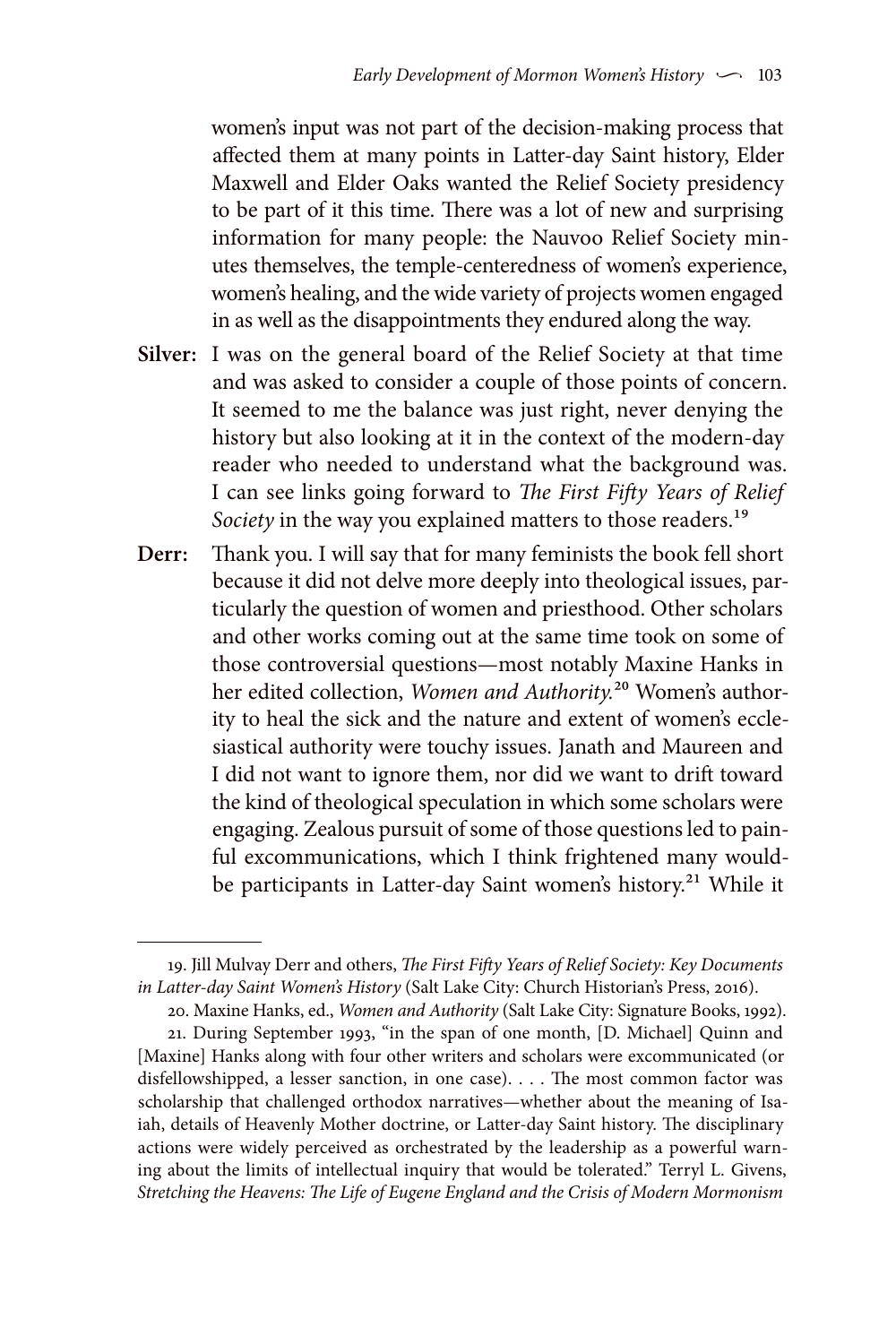was a great period, it was also a period laden with cautions for people who were writing. The preface to *Women of Covenant* makes clear that in spite of the review process and the foreword by Elaine Jack, the book presents the authors' "own interpretations and is not an official history."22

- **Silver:** Probably the move from the Church Historical Department to Brigham Young University and the forming of the Joseph Fielding Smith Institute for Church History looked like a loss to some of those leaders and scholars. On the other hand, beautiful things have come out of that era. Let's talk a little bit about the Smith Institute and what projects concerning nineteenthcentury women were fostered there.
- **Derr:** As I mentioned previously, I wasn't part of the initial group that moved down to BYU, but Carol Madsen and Maureen Beecher were, and they were a strong presence for Latter-day Saint women's history during that period. Maureen continued to work on Eliza Snow, both the biography and the poetry, and she also was very interested in the Nauvoo Relief Society minutes. Veteran transcriber Edyth Jenkins Romney at the Church Historical Department had made a transcript of those minutes that Maureen probed and used in many presentations and shared circumspectly. Maureen highlighted the importance of those minutes and had a great interest in publishing them, although that seems not to have been possible at the time.<sup>23</sup>
- **Silver:** It wasn't possible, because even the general board had to use that transcript when they commemorated the sesquicentennial of the Relief Society. There was nothing published or officially available for them to study.
- **Derr:** Exactly, exactly. I think some of the tensions around women's history helped fuel the new, less controversial direction that Maureen headed. She became excited about the possibility of publishing the personal writings of Latter-day Saint women. She connected with John Alley at Utah State University Press to produce a new series entitled Life Writings of Frontier Women.

<sup>(</sup>Chapel Hill: University of North Carolina Press, 2021), 245. This superb intellectual history provides fair and comprehensible context for this and other controversies.

<sup>22.</sup> Derr, Cannon, and Beecher, *Women of Covenant,* xiii.

<sup>23.</sup> The minutes, introduced and annotated, were finally published in 2016. Jill Mulvay Derr and others, *First Fifty Years of Relief Society.*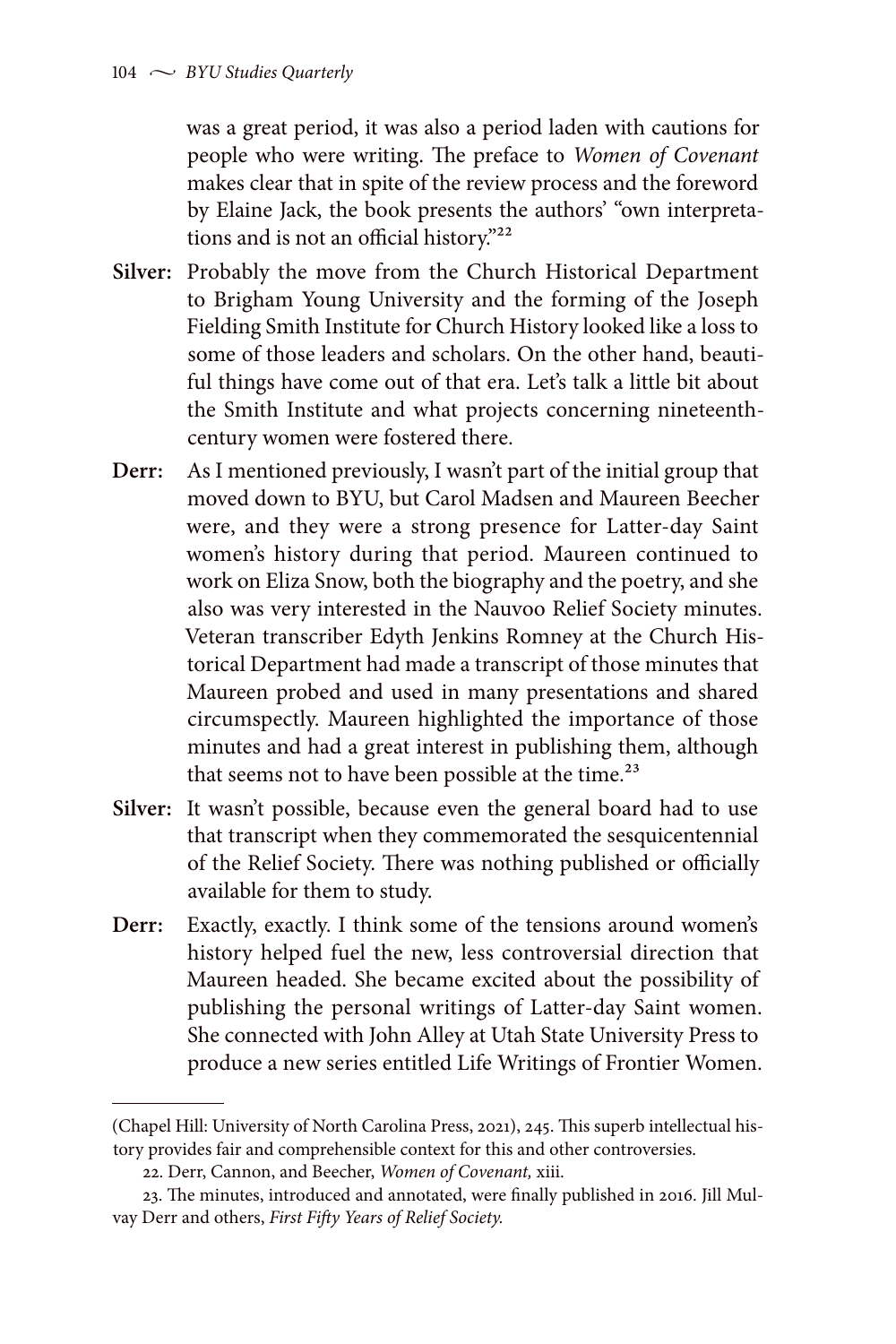Many important volumes came out of that connection, not only Maureen's work on Eliza Snow's autobiography and journals but also solid documentary editing by various scholars on the personal writings of Patty Sessions, Mary Haskin Parker Richards, Caroline Barnes Crosby, and others.<sup>24</sup>

- **Silver:** I see that as an off-shoot of the earlier volume, *Women's Voices,* that you did with the Godfreys. The whole series is well edited with fine introductions.
- **Derr:** Yes, you are right. That came about in part because of new excitement about documenting women's lives and the formulation of new guidelines and principles for editing documents. Maureen was very eager to have documents reproduced carefully and with appropriate references, using the best current style for documentary editing. Carol Madsen brought her master's and PhD work on Emmeline B. Wells to the Smith Institute in hopes of doing a larger biography of Wells and working on Wells's extensive

<sup>24.</sup> Maureen Ursenbach Beecher, ed., *The Personal Writings of Eliza Roxcy Snow,* Life Writings of Frontier Women, vol. 5 (Logan: Utah State University Press, 2000). Utah State University Press began publishing The Life Writing series in 1996 under the general editorship of Maureen Ursenbach Beecher. She explained in the foreword to the first volume, "The life experiences of frontier women inform a new history that over the past two decades has begun to appear. . . . In order that scholars in all the disciplines might use these texts with confidence, the transcriber-editors of each manuscript have observed the most rigid standards of documentary editing. . . . In addition, each volume editor has provided commentary, documentation, maps, and photographs to help the reader or researcher to understand the circumstances surrounding the writer's narrative." Maureen Ursenbach Beecher, "Foreword," in *Winter Quarters: The 1846–1848 Life Writings of Mary Haskin Parker Richards,*  ed. Maurine Carr Ward, Life Writings of Frontier Women, vol. 1 (Logan: Utah State University Press, 1996), xi–xii. Volume 2 appeared in 1997, the diaries of Patty Bartlett Sessions, edited by Donna Toland Smart; volume 3 in 1998, Louisa Barnes Pratt, edited by S. George Ellsworth; volume 4 in 1999, Effie Marquess Carmack, edited by Noel A. Carmack and Karen Lynn Davidson; volume 5 in 2000, Eliza Roxcy Snow, edited by Maureen Ursenbach Beecher; volume 6 in 2003, Helen Mar Kimball Whitney, edited by Charles M. Hatch and Todd M. Compton; volume 7 in 2005, Caroline Barnes Crosby, edited by Edward Leo Lyman, Susan Ward Payne, and S. George Ellsworth; volume 8 in 2006, Patience Loader Rozsa Archer, edited by Sandra Ailey Petree; volume 9 in 2007, Mary Lois Walker Morris, edited by Melissa Lambert Milewski; volume 10 in 2008, Fanny Stenhouse, edited by Linda Wilcox DeSimone; volume 11 in 2009, Helen, Owen, and Avery Woodruff, edited by Lu Ann Taylor Snyder and Phillip A. Snyder; volume 12 in 2011, Margaret E. P. Gordon, edited by Claudia L. Bushman; and volume 13 in 2012, Mabel Finlayson Allred, edited by Martha Bradley-Evans.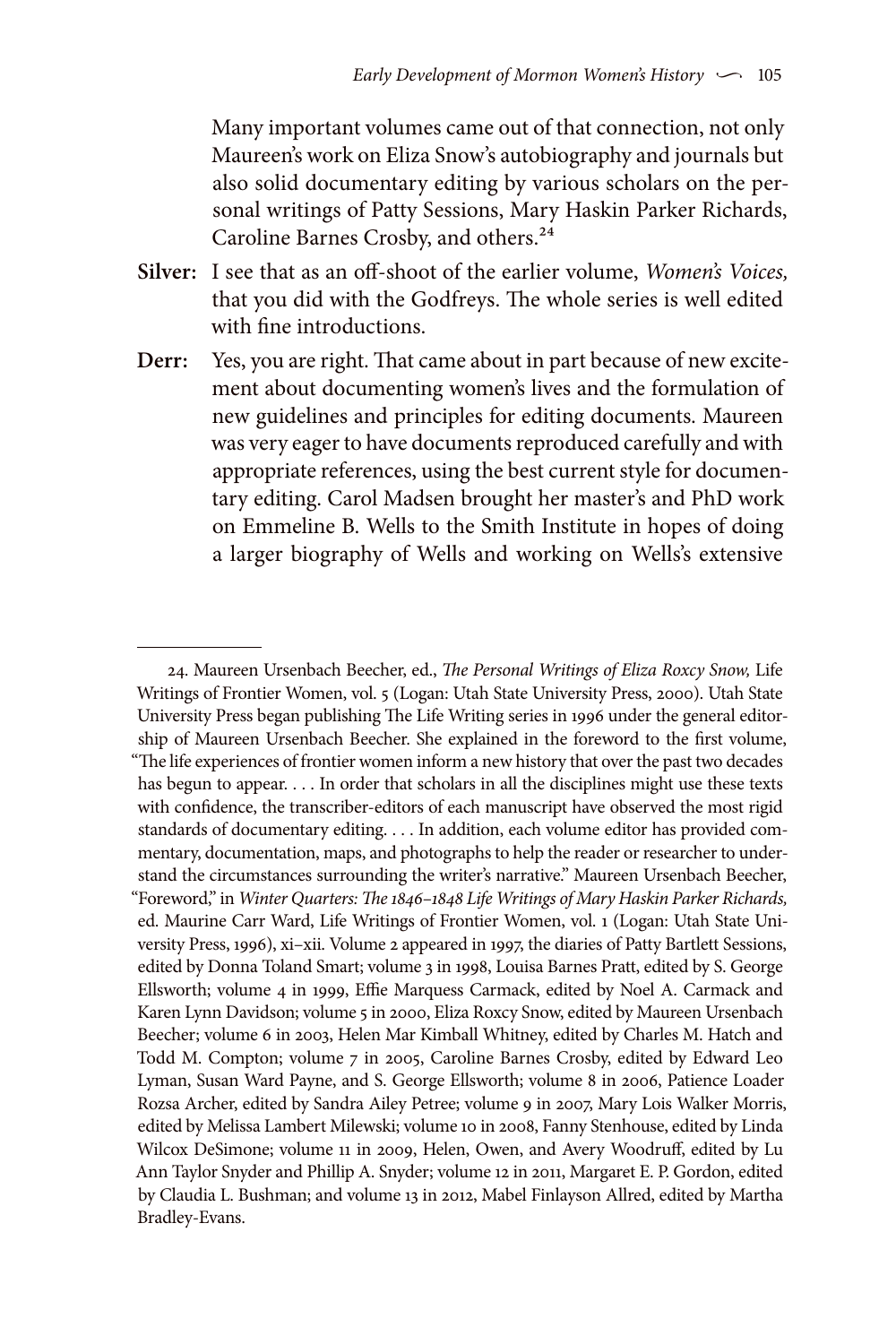diaries.25 She also moved in a documentary direction. Carol's book *In Their Own Words: Women and the Story of Nauvoo* drew from women's personal writings to focus in on women's experiences in Nauvoo.<sup>26</sup> It's a wonderful book, and her introductions are, as always, spot on. Then she took on the larger work of documenting the westward trek, the Mormon Trail, through personal writings. Her book *Journey to Zion* brilliantly used both men's and women's documents.27 This set an important precedent in integrating men's and women's experiences.

The book was an important contribution to the 1997 anniversary of the trek. Carol also contributed greatly to BYU Women's Conferences, and, significantly, she taught a course in American women's history. That was a pioneering effort at BYU and exposed many students to a broader history of American women's lives and, as part of that discussion, Latter-day Saint women's lives and how they fit into that larger context.

- **Silver:** It is always useful to see our people or our particular interests in that larger context.
- **Derr:** Absolutely! I reconnected with the Smith Institute in about 1986, bringing with me the Relief Society history project. I was still connected with Maureen on Eliza R. Snow's poetry and other aspects of Eliza's life.

I worked at the Smith Institute part time for . . . I guess about fifteen years. In addition to research and writing, I had the opportunity to teach classes in religious education. Then Carol Madsen, Ronald Esplin, Richard Jensen, and I put together a syllabus for a course in Latter-day Saint history and culture that featured recent scholarship on various topics, including women, and we introduced that course at BYU through the honors program. We had many fine students in that class over the years, including Matthew Grow, for example, who is currently managing director of the Church History Department. During those years, the 1990s, we made an attempt to reach out to other scholars of

<sup>25.</sup> Madsen completed an award-winning biography. Carol Cornwall Madsen, *Emmeline B. Wells: An Intimate History* (Salt Lake City: University of Utah Press, 2017).

<sup>26.</sup> Carol Cornwall Madsen, *In Their Own Words: Women and the Story of Nauvoo*  (Salt Lake City: Deseret Book, 1994).

<sup>27.</sup> Carol Cornwall Madsen, *Journey to Zion: Voices from the Mormon Trail* (Salt Lake City: Deseret Book, 1997).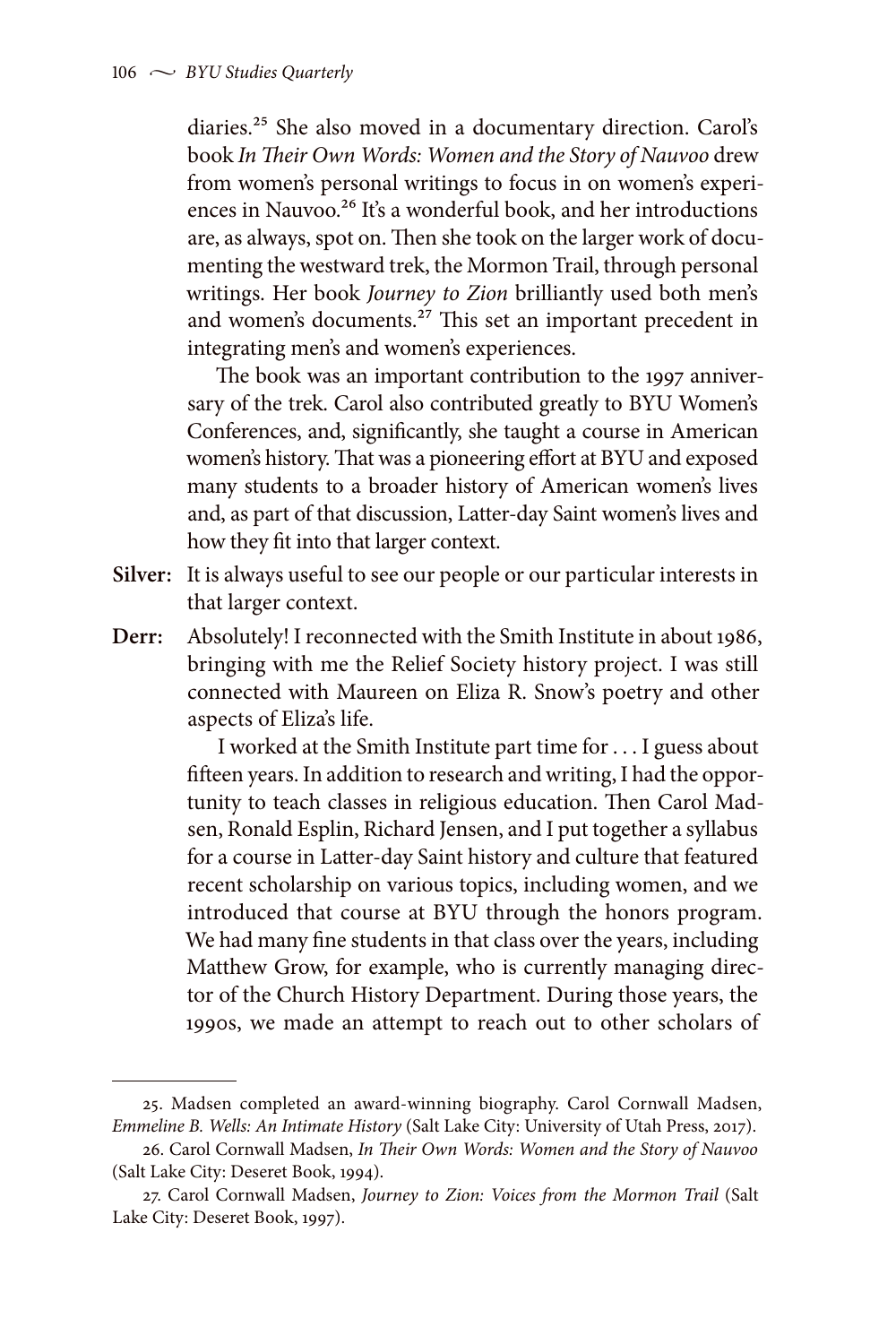religion through presentations at academic organizations such as the American Academy of Religion and the American Society for Church History. This was a moment in time when there was a growing interest in religious studies and the history of religion around the country, and many universities were setting up new departments, not to train people for the ministry but to study religion or the history of religion as academic fields.

One of the first of those scholars was Laurie F. Maffly-Kipp. Upon the recommendation of well-known historian Jan Shipps, I invited Laurie to present the Tanner Lecture for the 1999 meeting of the Mormon History Association. The Tanner Lecture provided an opportunity for scholars unacquainted with Mormon history to explore it within the context of their own academic field. Laurie not only presented the lecture in 1999 but that same spring taught a course on Mormonism at the University of North Carolina at Chapel Hill, and her continuing work in Mormon studies now spans two decades. To be sure, courses in Mormon history or Mormon studies have multiplied in many colleges and universities as part of this expanding interest in religious studies and the history of religion. This was also the time when the Smith Institute began to collaborate more closely with BYU Studies, Religious Education at BYU, and also the newly formed Family and Church History Department. Some excellent conferences came out of that collaboration, and a number of resulting publications were jointly produced by the Smith Institute and BYU Studies. As I mentioned, there was a fear, a caution, a concern at this time about Latter-day Saint women's history going off in directions that Church leaders felt might be counterproductive, including too speculative an exploration of theology, such as what Joseph Smith had intended for women in terms of priesthood authority and priesthood power.<sup>28</sup> As associate director and then director of Smith Institute, I was able to attend many meetings where BYU entities and the Family and Church History Department counseled together and coordinated efforts. Because Richard E. Turley Jr., managing director of the new department, was at those meetings, this became a great opportunity to push forward what

<sup>28.</sup> Historical context for the concerns is insightfully discussed in Lisa Olsen Tait, "What Is Women's Relationship to Priesthood?" *BYU Studies Quarterly* 60, no. 3 (2021): 241–72.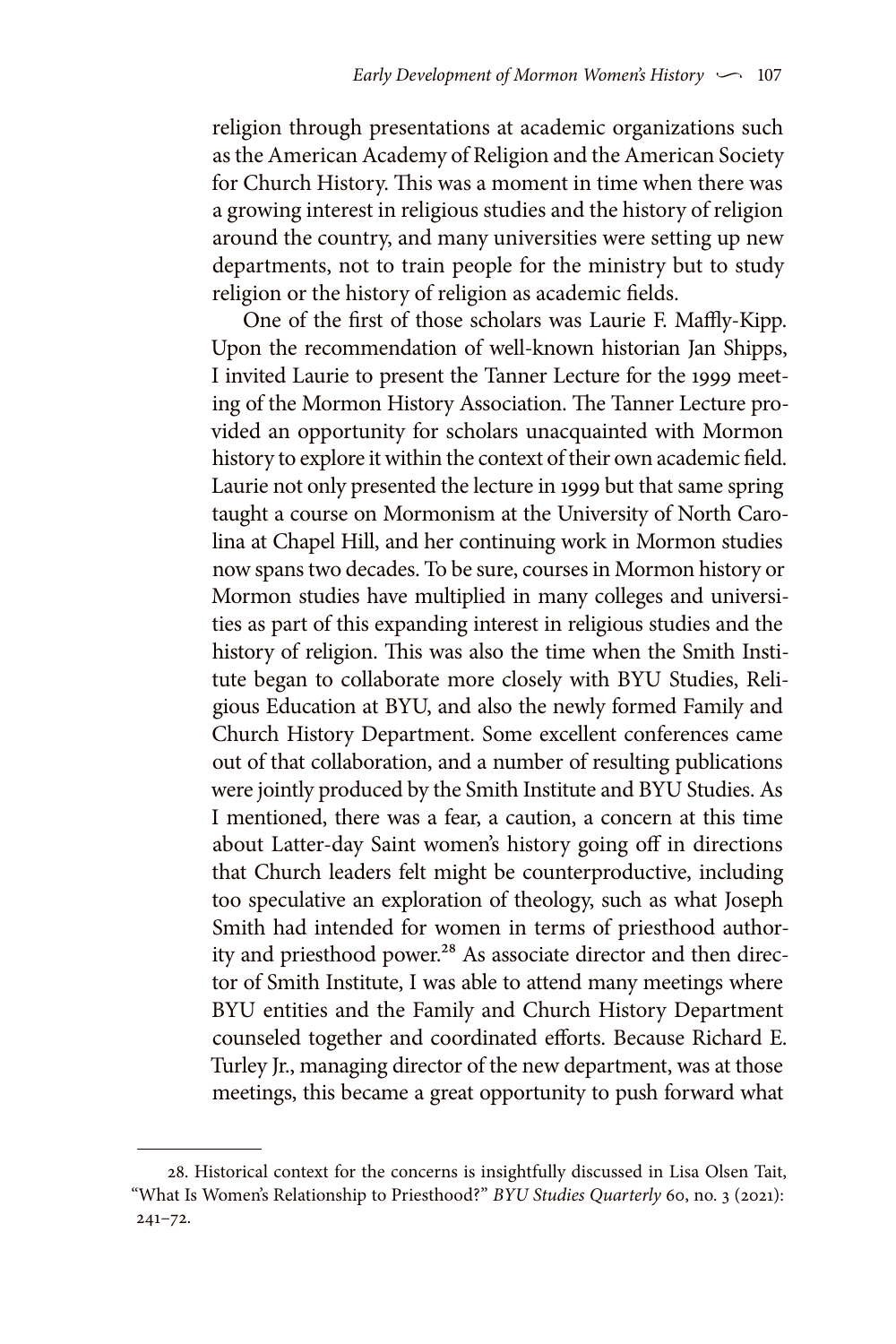had been Maureen's agenda on the Nauvoo Relief Society minutes. Maureen had retired by this time, but it seemed like an apt setting to discuss how these minutes might possibly be published. At that time, we decided that a broader context might help readers, a context that not only included the American women's history context of the 1840s but showed how those minutes were used over time and how Relief Society developed out of the institution that Joseph Smith had founded. That possibility was so hopeful, and it seeded the attempt to publish the minutes and other documents related to Relief Society history that eventually blossomed into *The First Fifty Years of Relief Society: Key Documents in Latter-day Saint Women's History.*29

When I saw that that project could take off (and especially after I had been given some new assignments at Smith Institute), with great foresight, I asked Carol Madsen to collaborate with me. She was an indispensable—if not the prominent—partner in that work. As the project moved forward in those early years, we also had the assistance of Jenny Reeder, Sheree Bench, and yourself.

- **Silver:** I must admit, I did a little happy dance when *The First Fifty Years of Relief Society* was finally published. I was so excited to see 1842 to 1892 recognized and explored. Those were powerful years. At one point, you were asked to direct the Smith Institute. Explain the opportunities and some of the responsibilities that came with that appointment.
- **Derr:** It was an honor to be invited to be director. Leonard Arrington had been director of the institute until 1986, and then Ronald K. Esplin took up the post for the next sixteen years through 2002. Both played major roles in shaping the institute. By comparison, I was there really very shortly, for about two and a half years from 2003 to 2005. I worked closely with David Magleby, who was then dean of the College of Family, Home, and Social Sciences, and often with Alan Wilkins, academic vice president, because there were many questions concerning BYU's role in presenting cutting-edge scholarship in Mormon history to the university and to the public. Research that was being done on the Mountain Meadows Massacre and on women was viewed as potentially controversial and divisive. After the earlier difficulty over

<sup>29.</sup> Derr and others, *First Fifty Years of Relief Society.*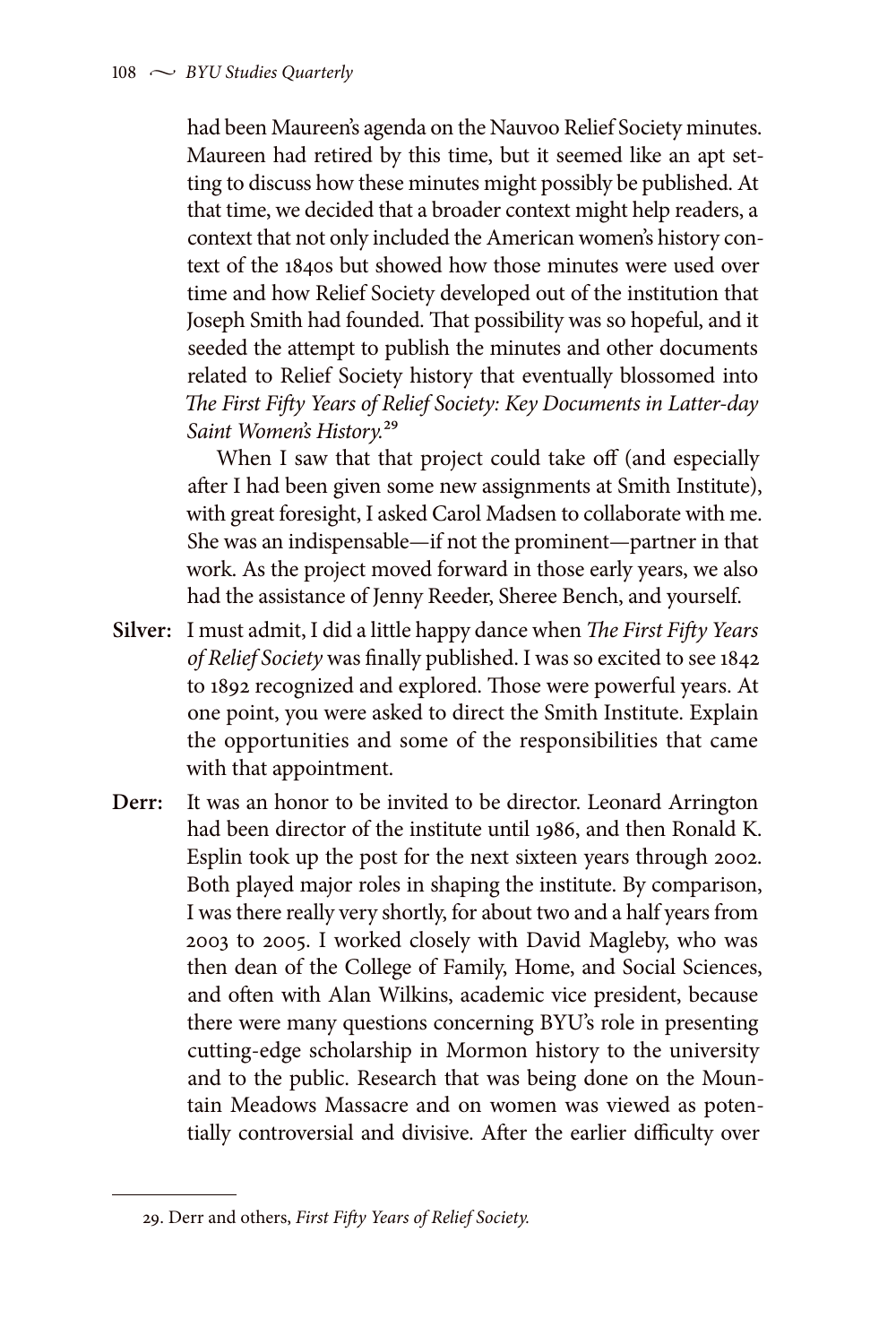Mark Hofmann's forgeries, I think there were concerns about how much BYU wanted to publicize new historical research and include the public in discussing it. There was the need to balance what Smith Institute scholars could present within a seminar or conference and what we could present in a public lecture. Working those things out wasn't simple or without disappointment.

But certainly the biggest development for the Smith Institute was the appearance of the Joseph Smith Papers project. Larry H. and Gail Miller's funding of the project officially began, I think, in 2001. With this additional funding, the project quickly developed far beyond Dean Jessee's original work.<sup>30</sup> He had been working for years on the papers of Joseph Smith; the question was how to move that important work forward and expand it. So one by one, additional members were added to that working group. They were funded by Larry H. Miller and were part of the Smith Institute staff but not part of its faculty. That group continued to grow over the years with Ron Esplin at its head.

At the same time, Richard Bushman came to the Institute and, in cooperation with private donors, began to sponsor a summer seminar. Richard's influence was important and very much felt. Of course, because of his ongoing work on a biography of Joseph Smith, he had an interest in the development of the Joseph Smith Papers and became an important contributor to that project, but his work with summer fellows—these younger, promising graduate students—in developing the Archive of Restoration Culture and in researching aspects of other religions related to Joseph Smith's time period became singularly important. It continued for several years and became a formative experience for young scholars such as Matt Grow, Reid Neilson, Jed Woodworth, Kathleen Flake, and others. The seminar was one of the Institute's most significant and lasting contributions to Latter-day Saint scholarship.

**Silver:** You can also see the tradition of Leonard Arrington through all this, his interest in bringing people together, helping them develop their own pursuits, yet working collaboratively. It's a fine model, and it has expanded through the years.

<sup>30.</sup> Dean C. Jessee, ed., *The Papers of Joseph Smith: Volume 1, Autobiographical and Historical Writings,* and *Volume 2, Journal 1832–1842* (Salt Lake City: Deseret Book, 1989; 1992).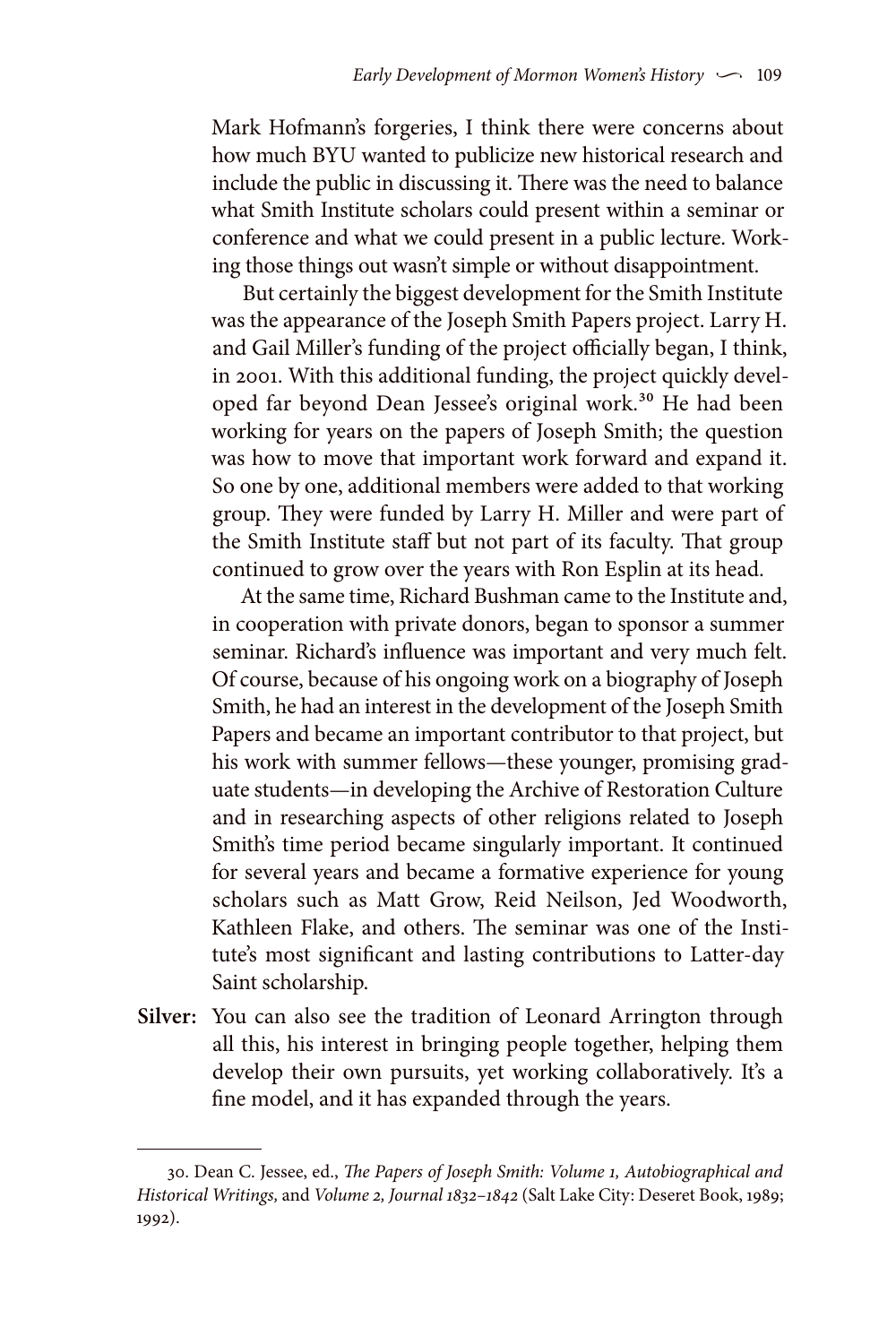- **Derr:** Leonard and Richard both have been great mentors.
- **Silver:** I came into the Smith Institute about that time, in 2001 or 2002, when the women's projects were unfolding. You were at the center of that expansion. We were able to organize research groups. Claudia Bushman ran a summer seminar for young women scholars in 2003. Then Carol Madsen and I chaired a conference on Latter-day Saint women in the twentieth century that was held in 2004, the two hundredth anniversary of the birth of Eliza R. Snow. Let's talk about the exciting things that happened at that time.
- **Derr:** So much of the work of the Smith Institute then centered on the Joseph Smith Papers. As I mentioned, other scholars, Ron Walker particularly, were working on the Mountain Meadows Massacre with the Family and Church History Department. When I joined the Institute as director, I didn't want women's history to be lost. I believe you were working on the Emmeline Wells diaries at that time . . .
- **Silver:** Yes.
- **Derr:** And the Relief Society documents book was going forward with Jenny Reeder. We wanted to figure out how women's history could be established more firmly at BYU, so we called together a group of formidable consultants, including Claudia Bushman, Laurel Ulrich, Aileen Clyde, Chieko Okazaki, some BYU faculty, you [Cherry Silver], and others, and tried to decide what we could do. We came up with the idea of an initiative. Our original team was centered in the Institute, including myself, Carol Madsen, you, Sheree Bench, Jenny Reeder, and Connie Lamb of the Harold B. Lee Library, and we called ourselves the Women's History Initiative Team, the WHITs—we thought ourselves so clever, didn't we? Our name later became MWHIT, the Mormon Women's History Initiative Team. We wanted to support things already underway, such as the Summer Seminar for Sisters sponsored by Claudia Bushman,<sup>31</sup> the 2004 Conference on Mormon Women in the Twentieth Century, and some smaller seminars.

<sup>31.</sup> Claudia L. Bushman, ed., *Summer Fellows' Papers 2003: Latter-day Saint Women in the Twentieth Century* (Provo, Utah: Joseph Fielding Smith Institute for Latter-day Saint History, 2004).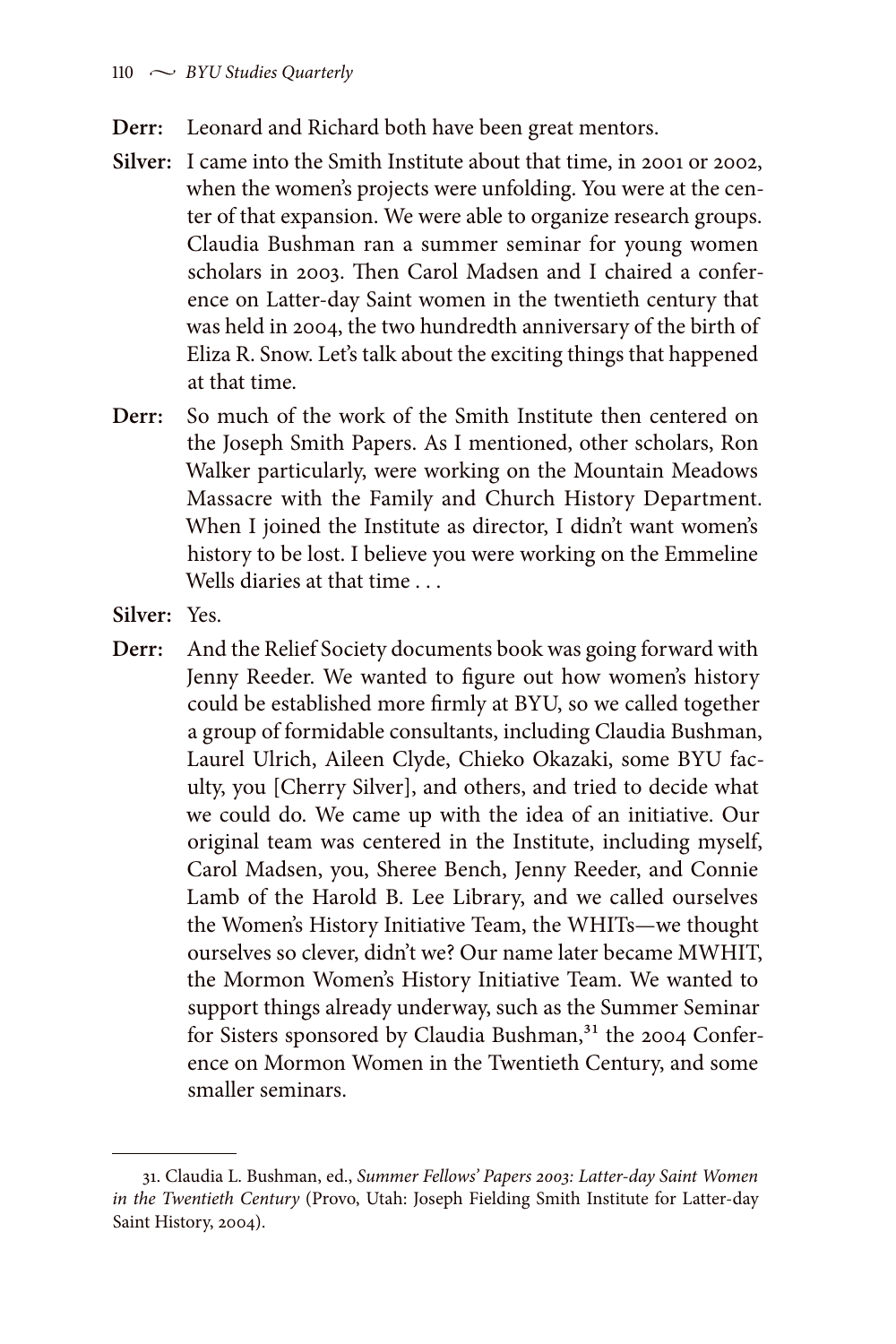We particularly wanted to launch a variety of events in 2004, in celebration, as you said, of the two hundredth anniversary of the birth of Eliza Snow. That year we sponsored four women's history lectures at the BYU Harold B. Lee Library, kicked off by my lecture, "Remembering Eliza R. Snow," delivered on her birthday, January 21, complete with birthday cake. Each of the four lectures by me, Carol Madsen, Sherilyn Bennion, and Claudia Bushman featured complementary exhibits in the library's Special Collections. Jenny Reeder put those together beautifully. It was an exciting year. It gave us a lot of visibility. We also had plans to launch a course in the BYU History Department on Latter-day Saint women's history, and that also came to fruition and has continued over the years. It is still being taught annually under the auspices of Global Women's Studies.<sup>32</sup> Then there was continuing support for other ongoing projects such as the Relief Society documents book that became *The First Fifty Years of Relief Society,* the Emmeline Wells biography and diaries, and the Eliza Snow poetry and biography. There was a lot going on during those two or three years.

- **Silver:** It was a very satisfying time. We were looking forward, asking, Why shouldn't many researchers and historians be involved? What topics are of current importance? What methodologies ought we to be using? That quest has continued to develop and to influence results over the years.
- **Derr:** Yes, I think the conferences we organized picked up where the old Utah Women's History Association had fallen off. The 2004 conference you and Carol co-chaired, and then compiled and published the proceedings of, brought in a wide circle of women. Dave Hall working on Amy Brown Lyman, thoughts about—
- **Silver:** Women missionaries.
- **Derr:** Women missionaries, exactly: a subject much broader than Relief Society, a look at the global experiences of Latter-day Saint women. Focusing on that subject gave us a chance to push out and get a greater contingent of women interested in Latter-day Saint women's history.<sup>33</sup>

<sup>32.</sup> As of 2021, GWS 332 was offered each winter semester.

<sup>33.</sup> Carol Cornwall Madsen and Cherry B. Silver, eds., *New Scholarship on Latter-day Saint Women in the Twentieth Century: Selections from the Women's History Initiative Seminars, 2003–2004* (Provo, Utah: Joseph Fielding Smith Institute for Church History, 2005).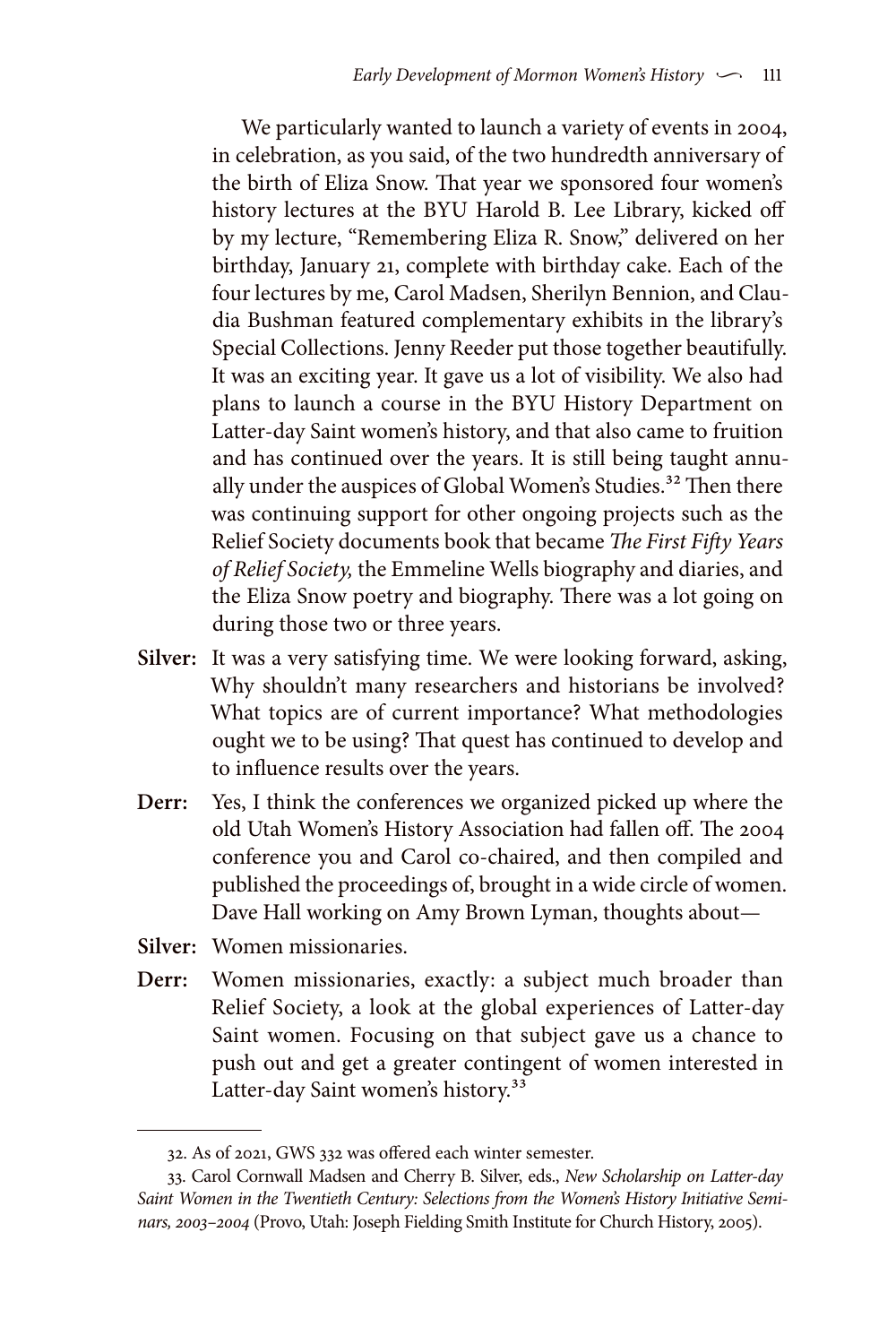- **Silver:** Then, in 2005, the dean discontinued the Smith Institute. At that time, the Joseph Smith Papers were well underwritten. What happened to your studies on Eliza R. Snow and the Relief Society documents?
- **Derr:** Initially, those studies had to be placed on the back burner. Smith Institute faculty were given the choice of whether to remain at BYU as faculty members in their various departments, teaching as well as researching, or to be transferred with the Joseph Smith Papers project or the Mountain Meadows project back to the Family and Church History Department in Salt Lake City. The department had been exploring that possibility for some time. Leaders there, including Rick Turley and Steven L. Olsen, envisioned a department with a renewed emphasis on research and a larger contingent of scholars. There was the push from BYU to substantially change or disband the Institute and the pull from the Family and Church History Department to bring people up there, so yes, that resulted in a dramatic change in 2005. I made the choice to go to Salt Lake City, and my projects essentially went with me. Clearly, however, I wasn't going to have much time to work on my personal projects, since I accepted an administrative post there. One of my great sorrows was that the Mormon Women's History Initiative was not transferrable. The Family and Church History Department did not agree to take that on, but as you well know, the initiative fell into the capable hands of you and Sheree Bench. You should comment on that.
- **Silver:** Richard Bushman came to us and said, "It was a great idea. If you want it to continue, you two had better do something about it." So we simply transformed the Mormon Women's History Initiative Team from an Institution-backed organization to an independent group of scholars, mostly women, interested in Latter-day Saint women's history. That has been a fruitful decision. Now we have board members from all across the country, and we have increased interest both in individual projects and in working together. I am no longer associated with MWHIT, but I applaud all that they are doing. As for the Emmeline Wells diaries, you encouraged us to continue on campus, and we did. The BYU library's Special Collections under Brad Westwood housed us in the library for a year, and then we were happily adopted by the Woman's Research Institute where Bonnie Ballif-Spanvill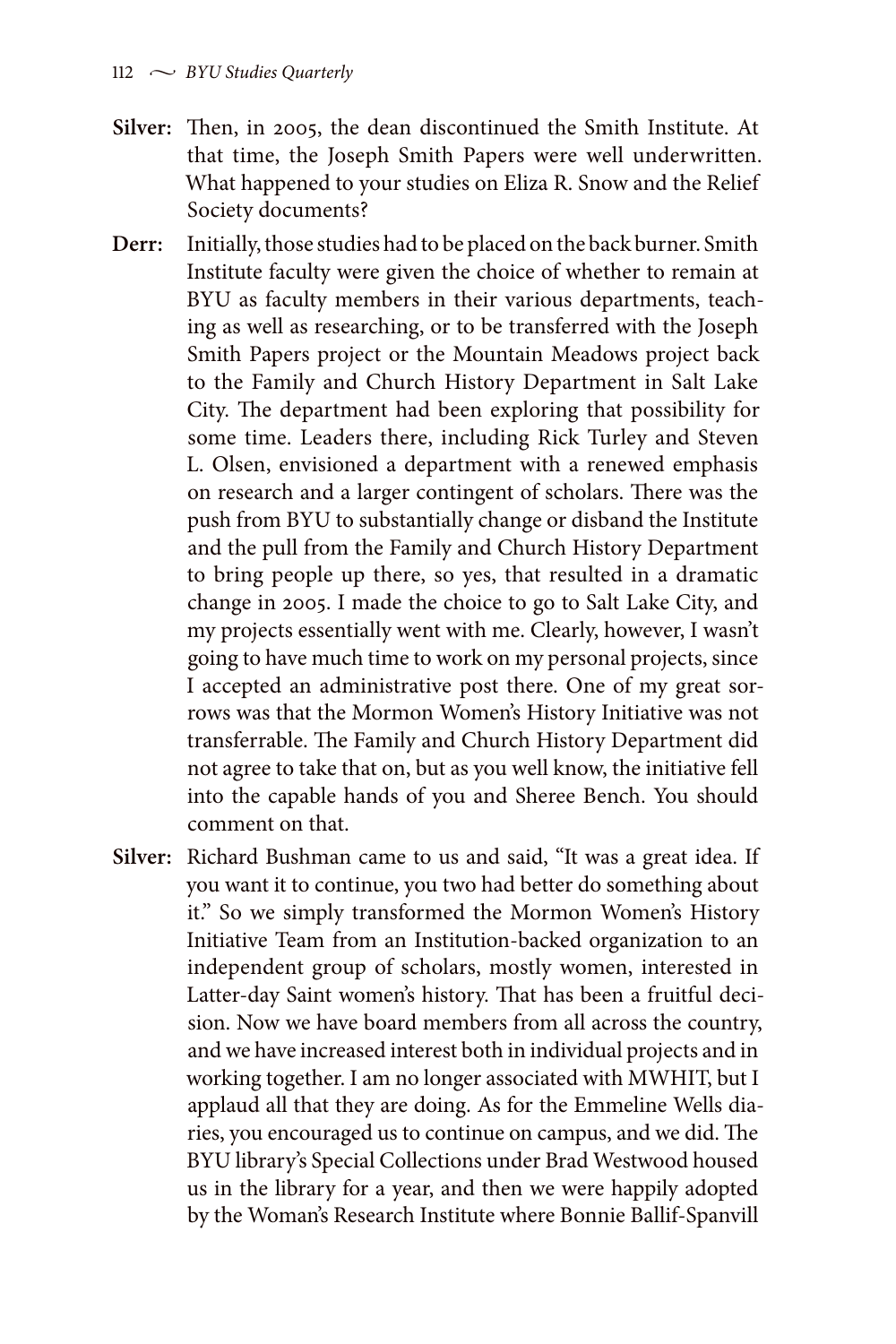gave us office space and some financial support while we continued our research.<sup>34</sup>

- **Derr:** MWHIT has grown beyond anyone's wildest expectations. It is important in promoting Latter-day Saint history and essential in promoting Latter-day Saint women's history.
- **Silver:** Fortunately, we have kept our minutes, so we know something about its progress.
- **Derr:** That is because of Cherry, the great keeper of minutes and willing documentarian and historian. Wonderful!
- **Silver:** From 2005 on, there were interesting times at the Family and Church History Department. What happened to you personally in the department until your retirement?
- **Derr:** I went there in an administrative role at the request of the department's associate managing director, Steve Olsen. I joined his team and became what was strangely titled director of Church history research and development. That included an array of everything connected with scholarship and publication: the Church History Museum, the historic sites, and publications, including the Joseph Smith Papers. These were all in my portfolio; individually each of them had a division director, a section director—historic sites especially remained under Jenny Lund's direction, and the Joseph Smith Papers under Ron Esplin's.

All of this was supervised by the director's council and the executives of the department, including the amazing Church Historian, Elder Marlin K. Jensen, and Assistant Church Historian, Richard E. Turley, Jr. These were visionary leaders, and Steve Olsen pushed hard for significant changes in the department, especially a commitment to getting Church history on the web and to the worldwide Church. We have seen the fruition of his efforts and his associates' efforts and that of their successors in recent years, not only with the new Church History Library, but also with the assignment of representatives of Church history in various areas of the world, with the two volumes of

<sup>34.</sup> Since August 2017, the Emmeline B. Wells diary project has been supported by the Church History Department. The extensive diary with introductions and annotations is being published online by the Church Historian's Press one chronological section at a time. "The Diaries of Emmeline B. Wells," The Church Historian's Press, [https://www](https://www.churchhistorianspress.org/emmeline-b-wells?lang=eng) [.churchhistorianspress.org/emmeline-b-wells?lang=eng](https://www.churchhistorianspress.org/emmeline-b-wells?lang=eng).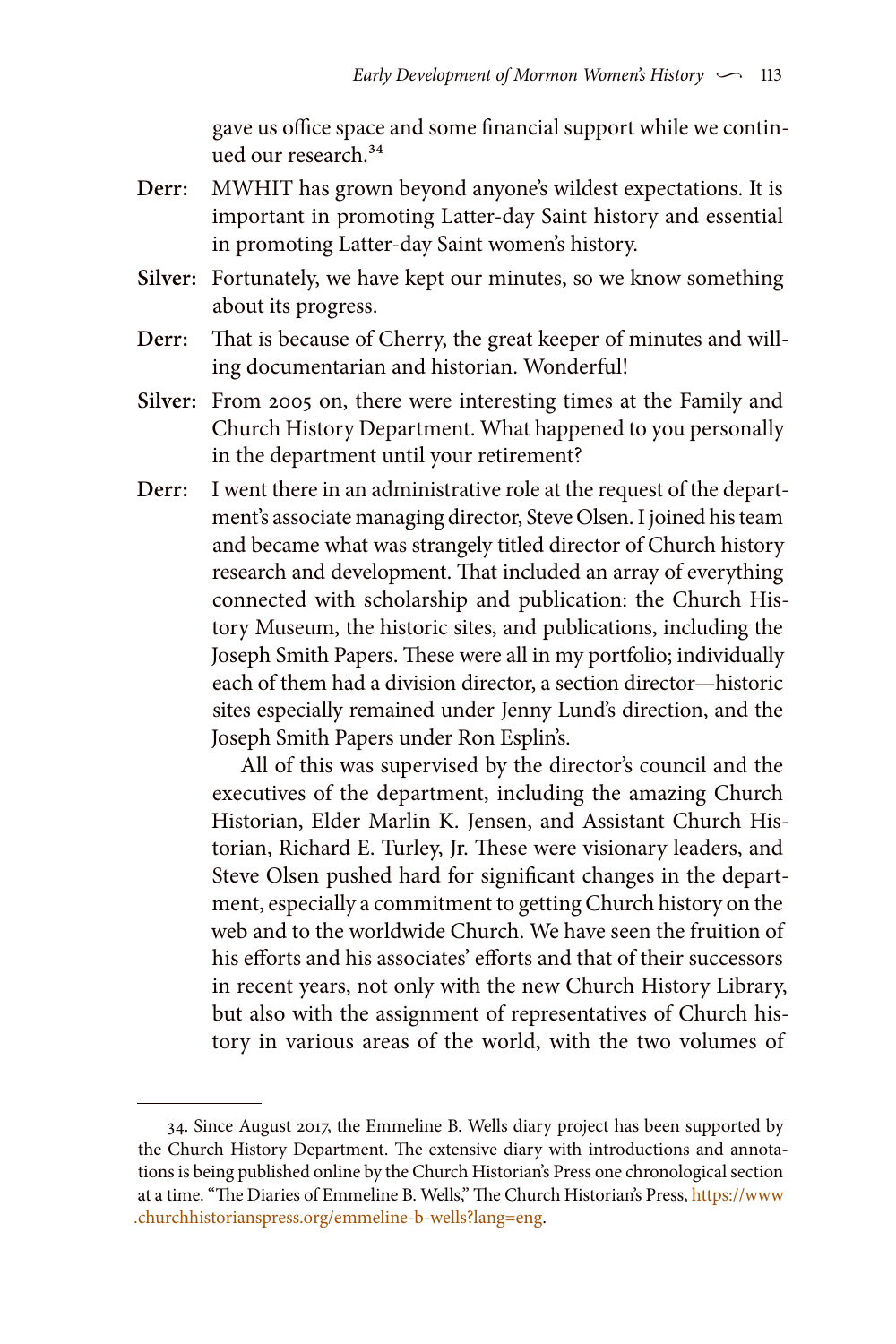*Saints* already out, with the many completed volumes of the Joseph Smith Papers, and with the remarkable Church History Library website with its digitized documents and videos.

Those years, 2005 through 2008, were the beginning of that transformation, and I was happy to be part of that. It was change and more change and redirection for everyone, a lot of circling back and moving forward that was confusing, challenging, and sometimes frustrating. It was both exciting and consuming to be part of it.

- **Silver:** Through those years, you still felt a passion for Eliza R. Snow and for documents connected with women's history. Did your personal research languish or prosper? What happened?
- **Derr:** After 2008, those interests came back to the front burner for me. I had been promised by department leaders that they would give me time for the projects I brought from BYU, and that time opened up for me almost magically. In the meantime, Carol Madsen had been continuing her work on the Relief Society documents with help from Jenny Reeder and others, so I was able to reconnect with that project. Karen Lynn Davidson had been collaborating with me on the Eliza poetry at the recommendation of Richard Bushman. Karen and I also had help from Jenny Reeder, and we were able to finish that volume and publish it in 2009. I do have to salute Heather Seferovich, who was working for *BYU Studies* at the time, and also Linda Hunter Adams for their help. Both did significant work on that book, making it possible to publish a well-designed book in a timely fashion.<sup>35</sup>
- **Silver:** It is a handsome volume, and I commend the way your excellent introductions explain the history of the Church through Eliza's poetry. Wonderful insights.
- **Derr:** Thank you. I'm glad it worked that way. As for the early Relief Society papers, large parts of the work on the Relief Society documents had been completed, including the Nauvoo minutes, records from the 1850s, and some from of the 1860s. Carol Madsen had finished a lot of work on the 1880s and 1890s, enough so that we felt we had a manuscript we could ask someone to take a look at. We gave it to Assistant Church Historian Rick Turley. He had been a longtime director of the Church Historical

<sup>35.</sup> Derr and Davidson, *Eliza R. Snow: The Complete Poetry*.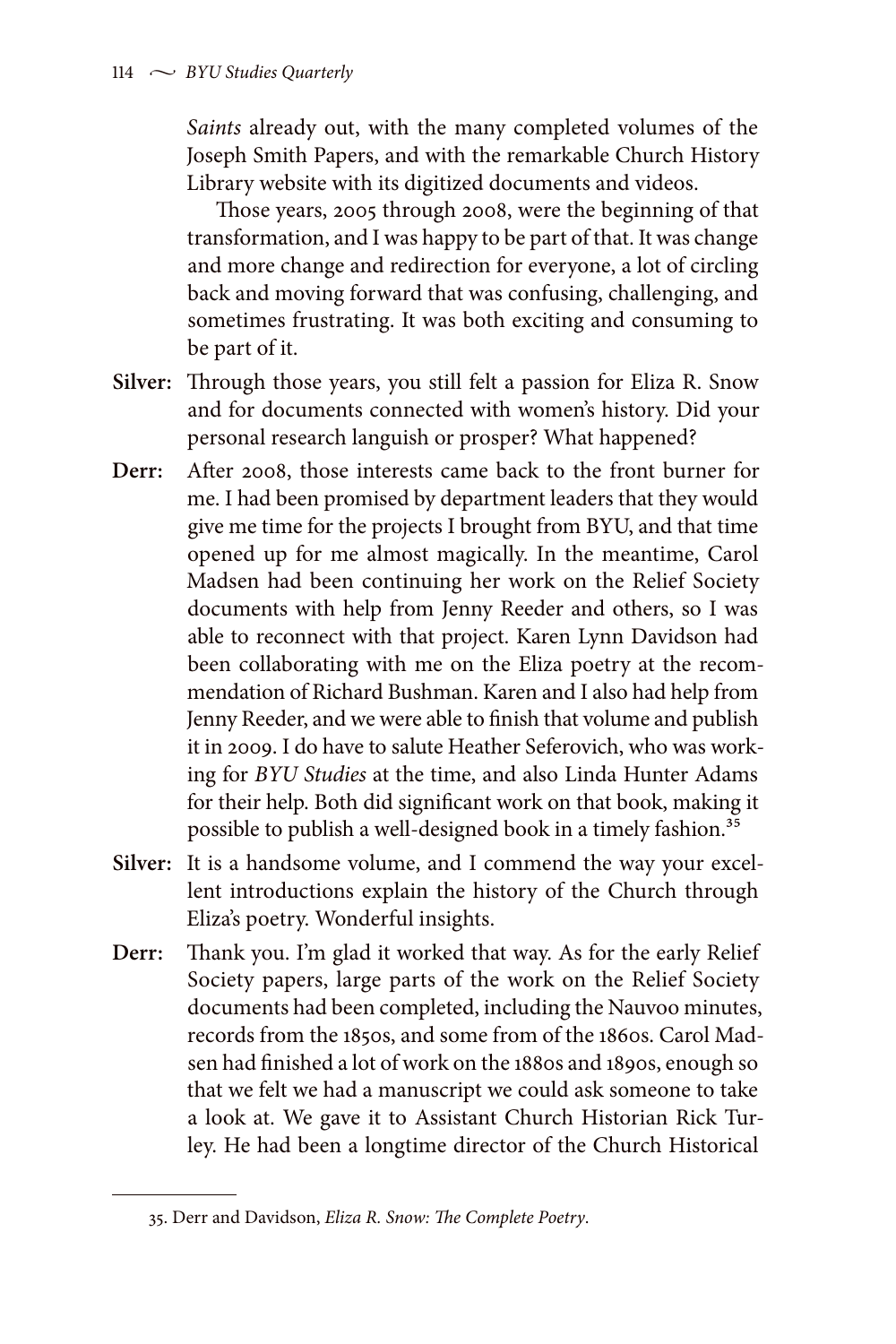Department and scholarly contributor to Church history and had recently been working with the Joseph Smith Papers. After he read our manuscript, he said, "This really needs some work; this really needs some work."

- **Silver:** Not the most reassuring response.
- **Derr:** By that time, the Church Historian's Press had been established, and we had hopes of publishing this book through that press, which Rick directed at the time. He said, "I don't think that is possible without a lot of work," but he was willing to give us department support. We were able to hire some interns, and the project really took off after Matt Grow was named director of publications for the department. Matt is brilliant, capable, and efficient and had a tremendous commitment to this project. He took a hand in it personally, drafting some introductions, looking at footnotes, and helping revise other weaknesses. The progress was stunning. With the project in such capable hands and moving forward, I was able to say late in 2010 that I would retire at the end of 2011, because my husband, Brooke, and I planned to serve a mission.

With that kind of lead time, the department was able to bring on someone who would be, in many ways, my successor. We hired Kate Holbrook, a remarkable scholar in her own right and a superb networker who significantly expanded the department's work in women's history. Kate and I held overlapping positions for six months, a significant time for passing the baton and a thoroughly enjoyable collaboration. Kate became totally immersed in the Relief Society documents project. She had not done a lot of work on the Relief Society, so this was great training for her. I remember her laughing and saying one day, "They just videotaped me making some comments, and I got the founding date of Relief Society wrong!" But not for long; Kate got a real grasp of women's history and made such a contribution. The project was well underway when Brooke and I left for our mission at the beginning of 2012. I was able to keep in close touch to review new introductions to documents and chapters and yet have this great force at the Church History Department refining the manuscript to make it so much stronger and more scholarly, in line with the standards of the Joseph Smith Papers. After we returned from our mission in 2013, I was able to assist with the final edits, and the book was published by the Church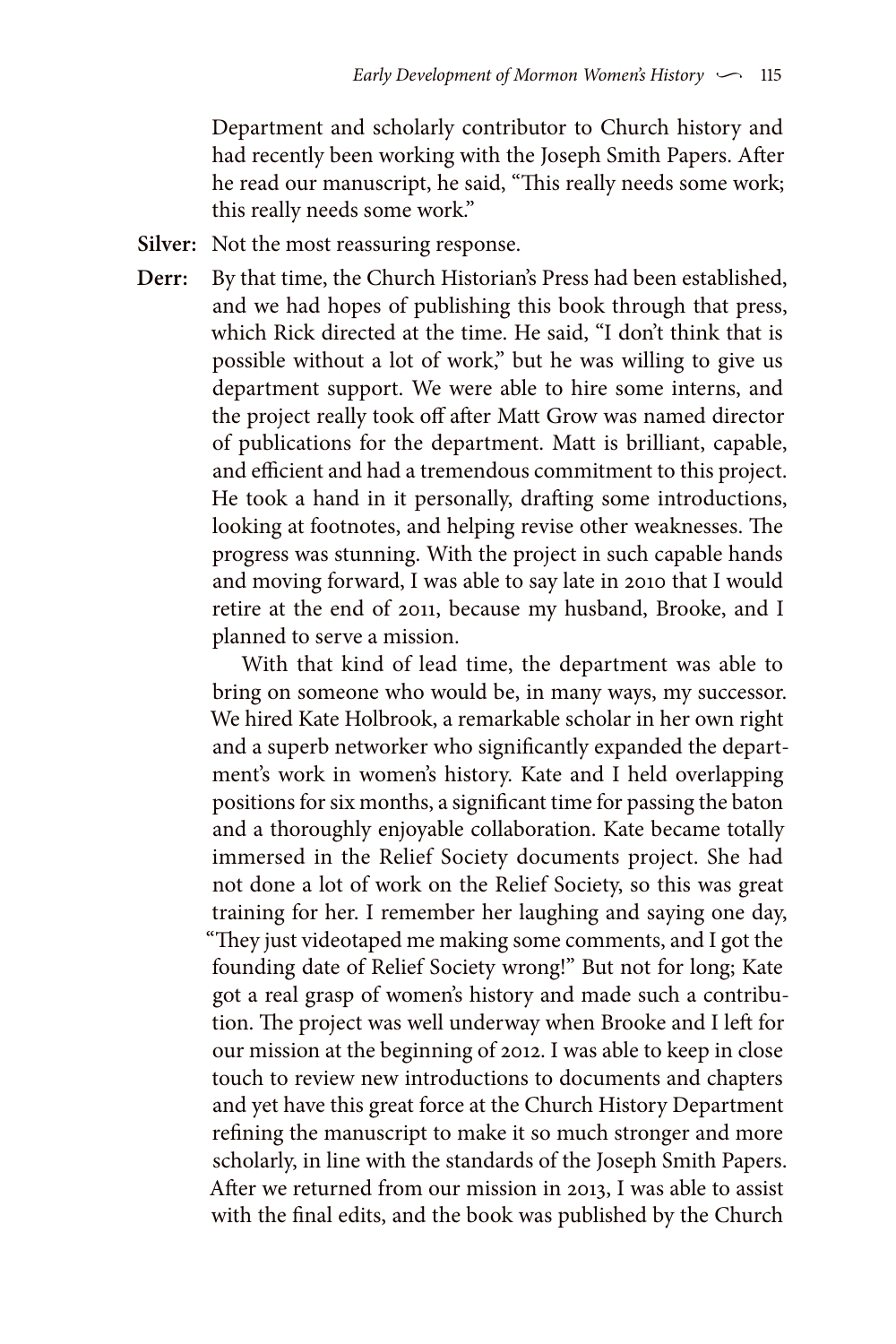Historian's Press in 2016 under the title *The First Fifty Years: Key Documents in Latter-day Saint Women's History.*

- **Silver:** Then, after you and your husband returned from your mission, you four editors had time to present your work and explain the project to a large readership in interviews and podcasts. I was very happy to see that volume. I took it to my ward while we were celebrating the anniversary of the founding of the Relief Society in March and showed it around as a great treasure. Most of the sisters looked at it and said, "That's a very large book."
- **Derr:** Yes, it's 767 pages. And I really cannot say enough about the individuals the Church History Department has employed to make such projects possible. Another great satisfaction for me before I retired was that the Nauvoo Relief Society minutes, with a transcription, were actually published as part of the online Joseph Smith Papers. Even before the print volume came out, those critically important minutes became available online for everyone to read and study, and that was a great day of celebration for me. As you said, we had been working with an old transcript of the minutes for what, thirty years?
- **Silver:** Jill, before you retired, you must have had some concerns about what would happen to your work and your interests in women's history. Explain the shift within the Church History Department after your departure.
- **Derr:** Yes, as I mentioned, I planned my retirement about a year in advance, and during that year, especially the first six months before Kate Holbrook came aboard, I worked with two colleagues in the Church History Department—Cathy Chamberlain and Marilyn Foster—to try to formulate a plan for continuing women's history. Cathy was a consultant to the Church History Department who had been hired several years earlier when concerns arose about how to market the Joseph Smith Papers and how to make Church history more accessible to Church members. She was brilliant at that. She had a particular interest in the Nauvoo Relief Society minutes and helped push for their publication. Marilyn Foster was the director of communications in the Church History Department.

I talked with them about my concerns for keeping women's history alive in the department once I left, given that support for projects in women's history had rested largely on my shoulders.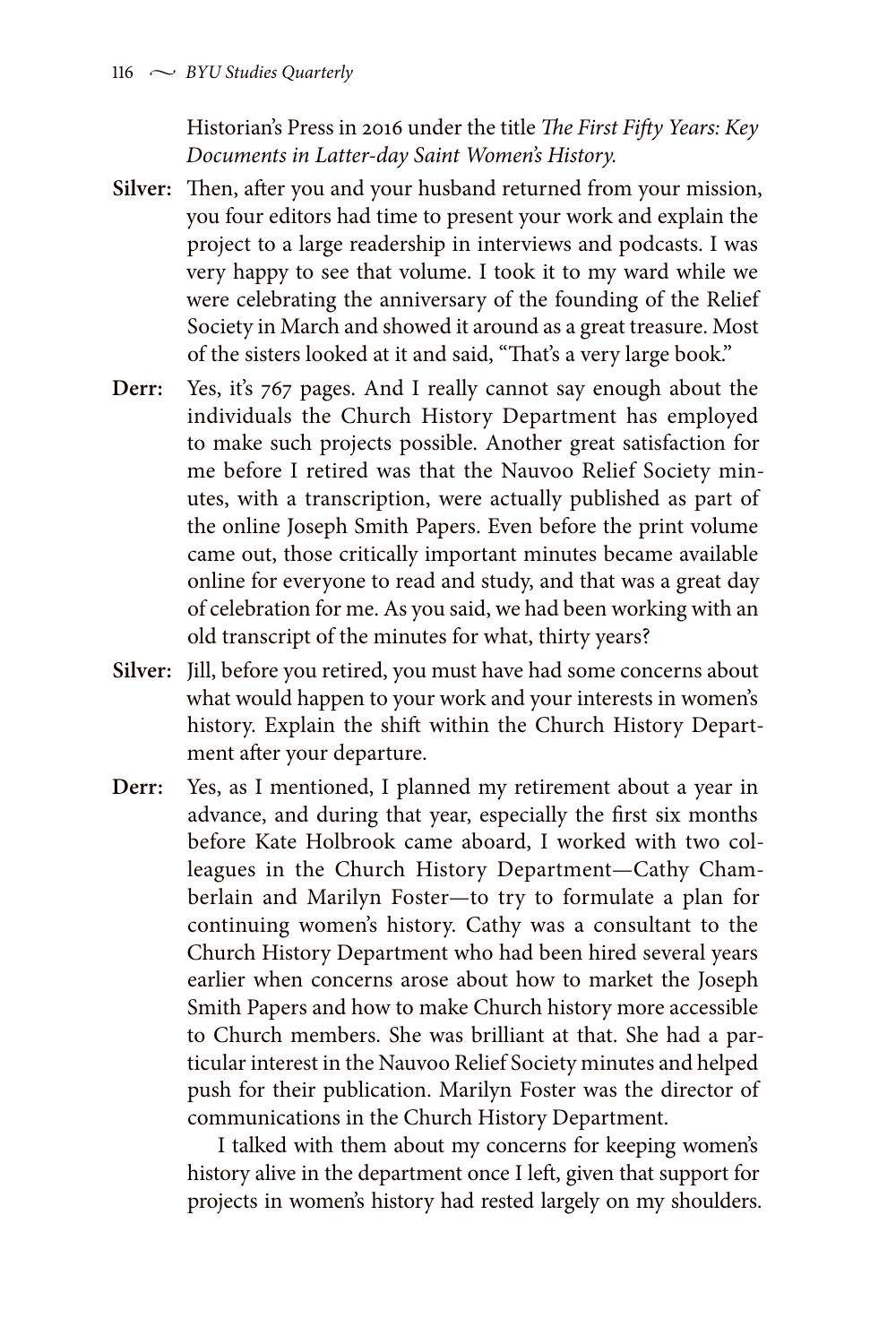Both of them said that it was not possible for one person to be the sole advocate for women's history. If the study of women's history depended on one person, it was likely to die out at some point without greater institutional support. Both women recommended that we work with Church History Department leaders to make women's history an integral part of the department, and that was what happened. Marilyn Foster, being on the director's council, was able to push for women's history to be a priority beginning in 2012, the year after I retired. It was one of three or four department priorities that year. This new priority was realized through a series of Church History Library lectures, and, most importantly, it helped shape the structure of Kate Holbrook's appointment. She would not just be over a couple of women's history projects but manage women's history generally.<sup>36</sup>

That approach bore great fruit because not only did Kate come aboard to direct women's history, but Jenny Reeder and Lisa Olsen Tait were also hired as full-time employees. Brittany Chapman Nash in the Church History Library remained a significant contributor. These women have expanded the visibility and accessibility of women's history. They have worked with the Relief Society Presidency, for example, on their concerns about women's history, published a significant collection of women's discourses, and begun work on a new history of the Young Women's organization.<sup>37</sup> This team has a strong presence in the department. The new commitment to women's history informed the way the *Saints* volumes developed to feature both men's and women's stories in an engaging narrative of Church history. The two women I mentioned earlier, Cathy Chamberlain and Marilyn Foster, along with this new team of women historians, have to be given credit for helping to shape a new day in women's history at the Church History Department.

<sup>36.</sup> The new support for women's history facilitated a 2012 conference on Mormon Women and the Problem of Historical Agency, with proceedings published in *Women and Mormonism: Historical and Contemporary Perpectives,* ed. Kate Holbrook and Matthew Bowman (Salt Lake City: University of Utah Press, 2016).

<sup>37.</sup> Jennifer Reeder and Kate Holbrook, eds., *At the Pulpit: 185 Years of Discourses by Latter-day Saint Women* (Salt Lake City: The Church Historian's Press, 2017). This volume and *The First Fifty Years of Relief Society* have been made accessible online, along with *The Discourses of Eliza R. Snow* and *The Diaries of Emmeline B. Wells* at [https://](https://www.churchhistorianspress.org/publications) [www.churchhistorianspress.org/publications.](https://www.churchhistorianspress.org/publications)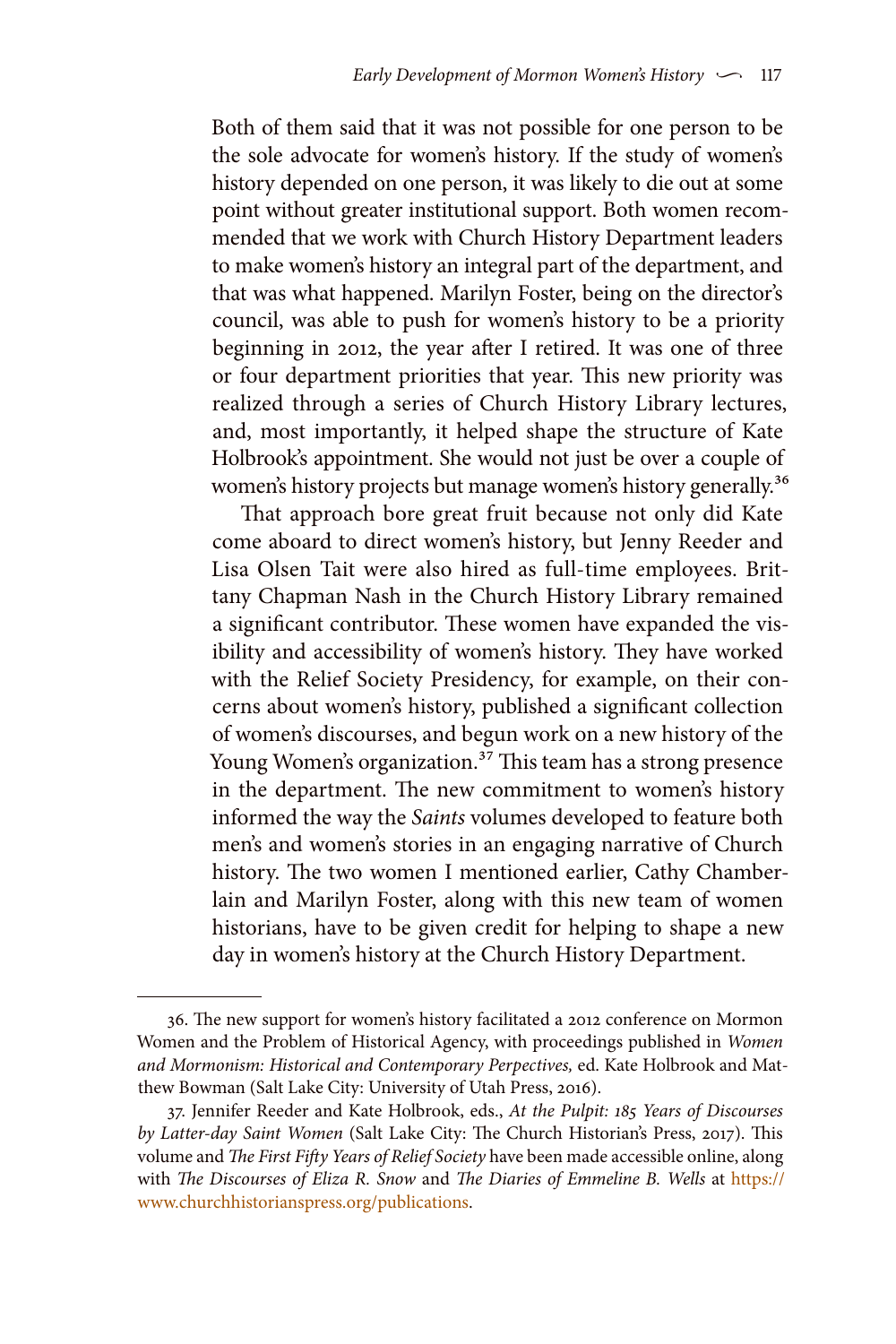- **Silver:** In concluding our conversation, I invite you to reflect more generally on the writing of Latter-day Saint women's history during your career. What have been the trends in examining the lives and contributions of women in the nineteenth century? What approaches have been fruitful in these studies?
- **Derr:** Initially, when Maureen Beecher, Carol Madsen, and I worked as a team at the History Division under Leonard Arrington, we focused on the "women worthies," the most famous women and their lives, in order to begin to include a few of the women who were missing from history at that time. We looked to the women who had had a significant public presence, to women who made a difference in politics or economics. At that time, the world generally defined achievement in these fields as success. Things have changed over the years, and social history has taken on greater significance. One important shift was the turn toward exploring the personal writings of women. Another has been the new attention paid to the collective work of women, beginning to unpack their institutional minutes, or looking at women's discourse as it appears in those minutes or particularly in their *Exponent* articles or their poetry. Susanna Morrill did beautiful work by looking at the poetry of Latter-day Saint women as it appeared in the *Exponent* as their means of expressing theology.38

Our horizons have expanded over the years.<sup>39</sup> We're more interested in lesser-known women and their writings and experiences. As we have moved forward, different approaches have greatly expanded the field. Studies such as Jenny Reeder's work on Eliza Snow's gold watch reflect increased interest in material culture.<sup>40</sup> Work on quilts is also material culture, as is the study of the ways that women express themselves in their cooking. Kate Holbrook has started to look at food as a way of revealing women's lives and even their religious experiences or

<sup>38.</sup> Susanna Morrill, *White Roses on the Floor of Heaven: Mormon Women's Popular Theology, 1880–1920* (New York: Routledge, 2006).

<sup>39.</sup> Todd Compton provides a significant historiographical overview in "New Mormon Women's History," in *Excavating Mormon Pasts: The New Historiography of the Last Half Century,* ed. Newell G. Bringhurst and Lavina Fielding Anderson (Salt Lake City: Greg Kofford Books, 2004), 273–302.

<sup>40.</sup> Jennifer Reeder, "Eliza R. Snow and the Prophet's Gold Watch: Time Keeper as Relic," *Journal of Mormon History* 31, no. 1 (Spring 2005): 119–41.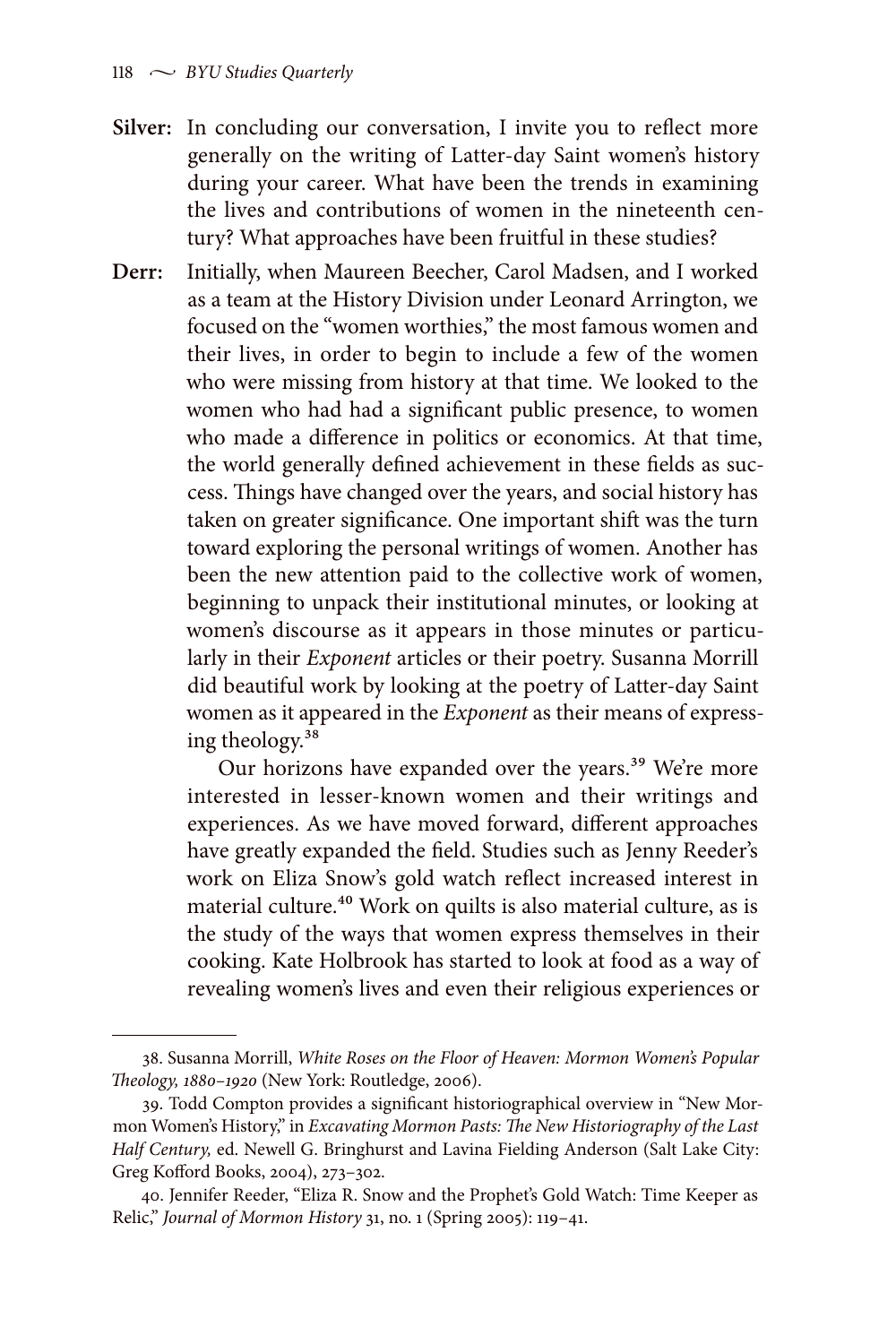expressions.41 Of course, we see now lots of fresh approaches and new topics. Taunalyn Rutherford's wonderful work on women in India and other innovative work on women in Europe and in Asia have shown us the experiences of Latter-day Saint women from other parts of the globe.<sup>42</sup> These projects will tell us something about what our faith means to women as it is expressed through a different culture.

Theological inquiry, once so suspect, is now being embraced more readily, especially since scholars can compare the Latter-day Saint experience with that of women in other faiths: with the experiences of Jewish women or Muslim women or evangelical women. In the world generally, all of these topics are being addressed, so all of a sudden Latter-day Saint scholars or scholars studying Latter-day Saint women have the possibility of comparing them with women in other religions. Scholars such as Catherine Brekus bring this broader perspective to looking at Latter-day Saint women.<sup>43</sup> Gender studies have become increasingly important, and closer readings of women's documents continue to provide new insights. Laurel Ulrich's recent book, *A House Full of Females,* draws from women's diaries along with men's to offer an intriguing integrated history of the lived realities of plural marriage.<sup>44</sup> I think it is exciting that minute books for the Relief Society, Young Women, and Primary are being digitized, because now so many more women will be able to explore the history they reveal.

**Silver:** I was surprised when one young female scholar was told by a dissertation advisor, "You have a pretty good topic, but where are you going to find material about women, enough to be able to write a major study?" No problem now in finding sources. We

<sup>41.</sup> Kate Holbrook, "Good to Eat: Culinary Priorities among Mormons and the Nation of Islam," *Anthology on Religion, Food, and Eating in North America,* ed. Ben Zeller and others (New York: Columbia University Press, 2014).

<sup>42.</sup> For example, see Taunalyn Rutherford, "Shifting Focus to Global Mormonism: The LDS Church in India," in *The Worldwide Church: Mormonism as a Global Religion,* ed. Michael A. Goodman and Mauro Properzi (Provo, Utah: BYU Religious Studies Center, 2016). 71–94.

<sup>43.</sup> Catherine A. Brekus, "Mormon Women and the Problem of Historical Agency," *Journal of Mormon History* 37, no. 2 (Spring 2011): 58–87.

<sup>44.</sup> Laurel Thatcher Ulrich, *A House Full of Females: Plural Marriage and Women's Rights in Early Mormonism, 1835–1870* (New York: Alfred A. Knopf, 2017).